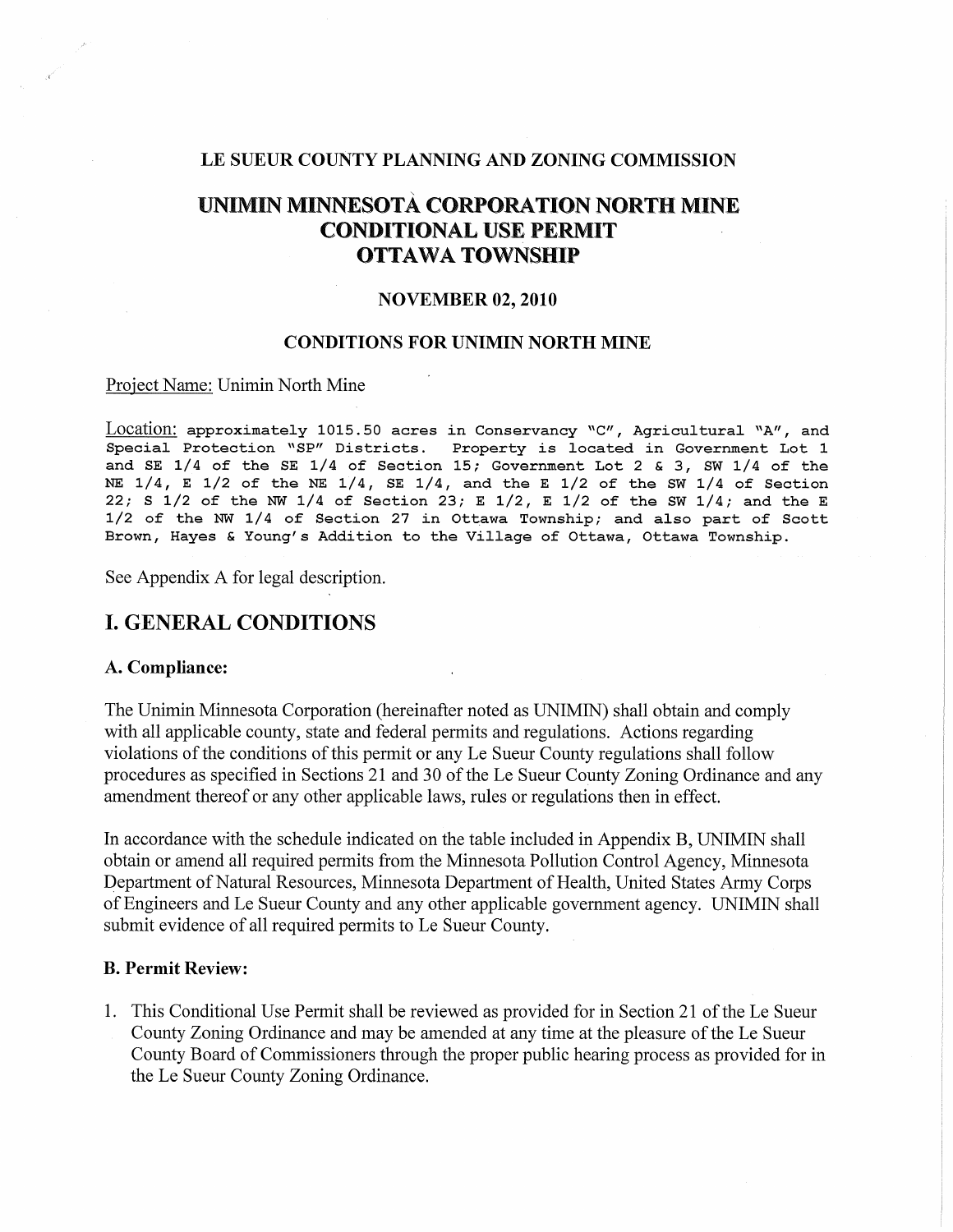- 2. UNIMIN shall prepare an annual OTTAWA Mining Report for the herein-permitted area for review and approval by the Le Sueur County Board of Commissioners. See Appendix C for topics to be covered in the Annual Report.
- 3. Any modifications to monitoring plans required in this CUP shall be included in the annual report.

## **C. Ottawa Area Well and Mining Issues Committee:**

UNIMIN shall participate as a member of the Ottawa Well and Mining Issues Committee, a county-appointed committee, to review issues and present recommendations to the Le Sueur County Board of Commissioners on issues that may arise as a result of silica sand mining in the Ottawa area. Appendix D lists the general make-up of the committee.

### **D. Combining of parcels:**

UNIMIN shall work with the County Planning and Zoning Staff to combine where possible any parcels smaller than 40 acres with adjoining parcels once reclamation of those parcels has been completed.

#### **E. Incorporation of Environmental Impact Statement:**

The Final Environmental Impact Statement, (FEIS) adopted by the Le Sueur County Board on September 28,2010 consisting of the DEIS, Volumes 1-3, dated October 2009 and the Response to Comments on the Draft Environmental Assessment Worksheet, dated June 2010 is hereby incorporated by reference to be used as a guidance document, including all mitigation measures identified therein.

## **II. MINE OPERATIONS**

Mining operations shall be implemented in the general sequence as described in Section 3.1.2 Mining Plan pages 20-38 of Vol. 1 of the DEIS.

#### **A. Setbacks:**

- 1. Mining Setbacks: Mining activity, including removal of overburden, shall be setback a minimum distance as described below, except for where the adjoining property owner has agreed in writing to a lesser distance, or where UNIMIN is the adjoining property owner.
	- a. One hundred (100) feet to the boundary of any district where such mining operations are not permitted.

b.Two hundred (200) feet to the boundary of an adjoining property residentially zoned.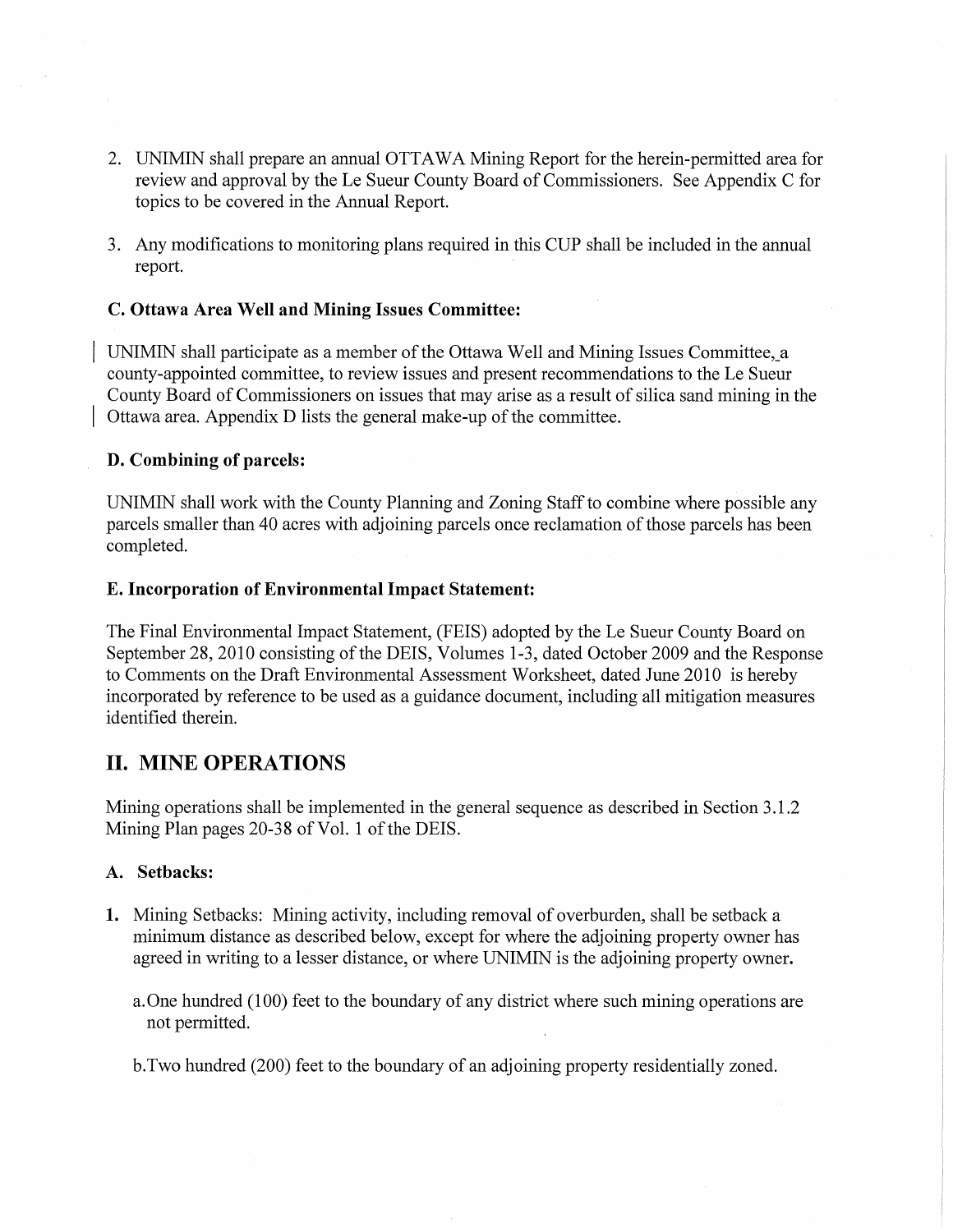- c.Fifty (50) feet to the boundary of an adjoining property line, in a zoning district where mining is a permitted use.
- d.One hundred (100) feet from a public road right of way.
- e. One hundred (100) feet from the ordinary high water level of any public water, unless a lesser distance is approved by the MN DNR.
- f. Four hundred (400) feet from the boundary of the adjacent Tellijohn Landfill unless a lesser distance is approved by the MPCA.
- g.Two hundred (200) feet from the boundary of the Ottawa Cemetery
- h.Six hundred (600) feet from occupied-residential structures existing prior to the commencement of mining and processing operations without written 'consent of all owners of said structures.
- i. One hundred (100) feet from top of bluff.
- 2. Berming Setbacks:

Berms shall be setback a minimum of fifteen (15) feet from the side and rear property lines, or one hundred (100) feet from a public road right-of-way.

a. Berms shall be setback a minimum of 100 feet from the boundary of the Ottawa Cemetery

## **B. Hours of Operation**

- 1. The quarry may be operated 24 hours per day seven days per week, except for certain operations which are restricted in accordance with paragraphs  $II.B.2 -4$  below.
- 2. All blasting shall be conducted between the hours of 10:00 A.M. and 6:00 P.M. Monday through Saturday. Unimin shall make every effort possible, to limit the blasts between the hours of 10:00 A.M. and 3:00 P.M. No blasting on Sundays or holidays, as designated in UNIMIN's Ottawa plant labor agreement, without special County Board approval.
- 3. All overburden removal shall be conducted between the hours of 6:30 A.M. and 7:00 P.M., except on Sundays and holidays, without special County Board approval.
- 4. Berm construction shall be confined to the hours of 7:00 A.M. to 7:00 P.M., except on Sundays and holidays, without special County Board approval.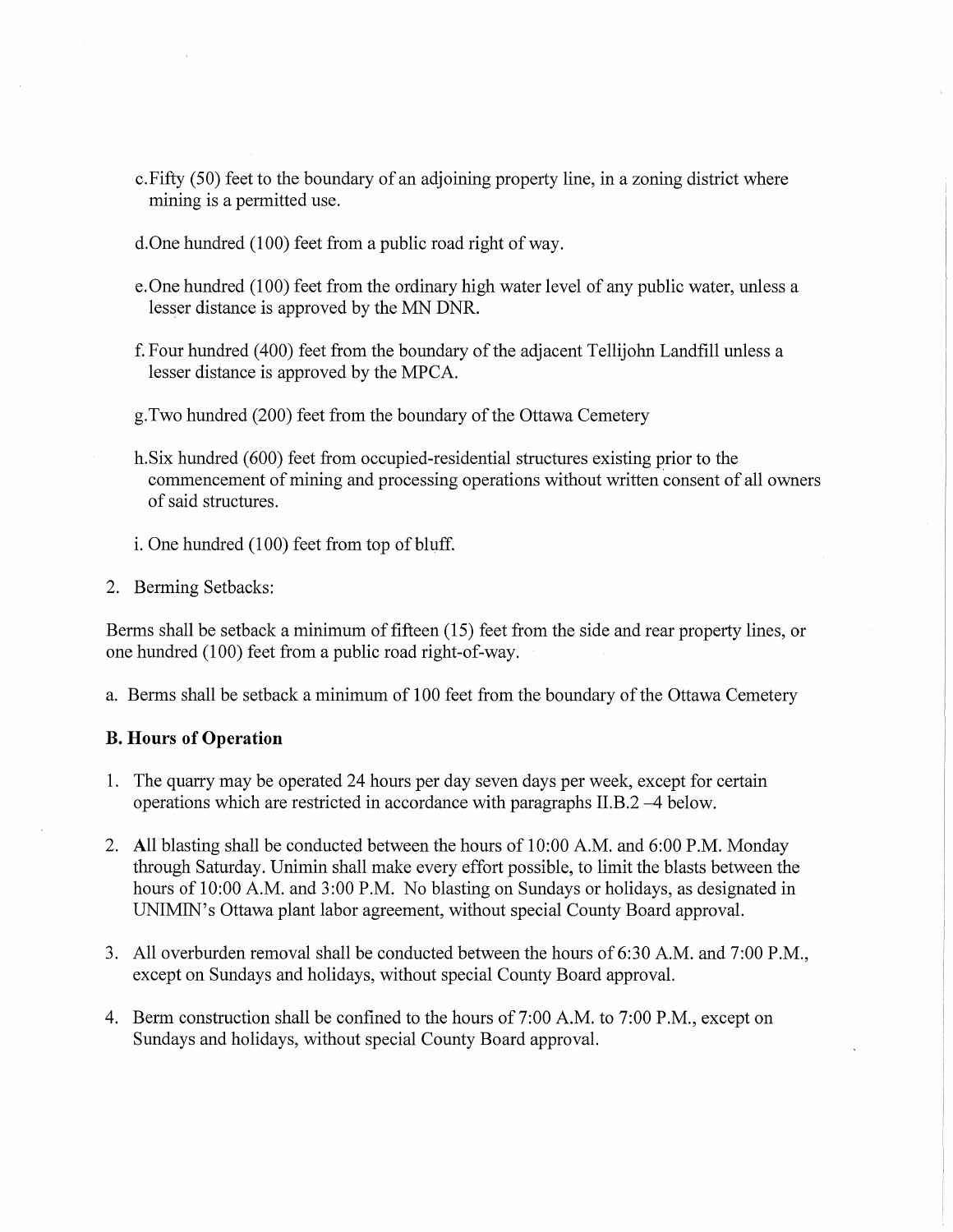## **III.** SURFACE WATER QUALITY AND QUANTITY

## A. **Surface Water Quality:**

- 1. UNIMIN shall comply with all provisions of any required National Pollutant Discharge Elimination System (NPDES) permit for the North Mine. A copy of both the Construction stormwater and industrial stormwater NPDES Permits shall be provided by UNIMIN to the Le Sueur County Planning and Zoning Department to be kept on file for review by County officials or the public.
- 2. Contaminant Management. UNIMIN shall review and reevaluate its Spill Prevention Control and Countermeasure plan annually.
- 3. Storm water runoff from the North Mine to surrounding properties shall not exceed predevelopment runoff rates based on 100 year storm events. All areas used to convey storm water runoff shall be covered by permanent, dense vegetative cover.
- 4. UNIMIN shall implement during all phases of mining, all applicable Best Storm Water Management Practices (BMPs) as may be necessary to protect surface water quality. These BMPs include but are not limited to:
	- a. All perimeter berms shall be seeded with native vegetation in a timely manner after completion of berm construction.
	- b. Reclamation shall proceed in a continuous manner.
	- c. Permanent and temporary stormwater ponds and infiltration areas shall be constructed within the mining area as identified in the FEIS and *North Mine Reclamation Plan*  described in Paragraph X.A.1 below.

### **B. Public Waterway:**

Relocation of the public waterway shall be coordinated between UNIMIN, the Minnesota Department of Natural Resources (MnDNR) and Le Sueur County and the relocated stream shall incorporate stormwater ponds and infiltration areas.

## **c. On-Site Wetlands:**

- 1. UNIMIN shall secure all necessary approvals for wetland replacement prior to impacting wetland areas.
- 2. UNIMIN shall supply the MPCA with all available information as requested regarding the incidental wetlands described in the FEIS to determine if the MPCA considers these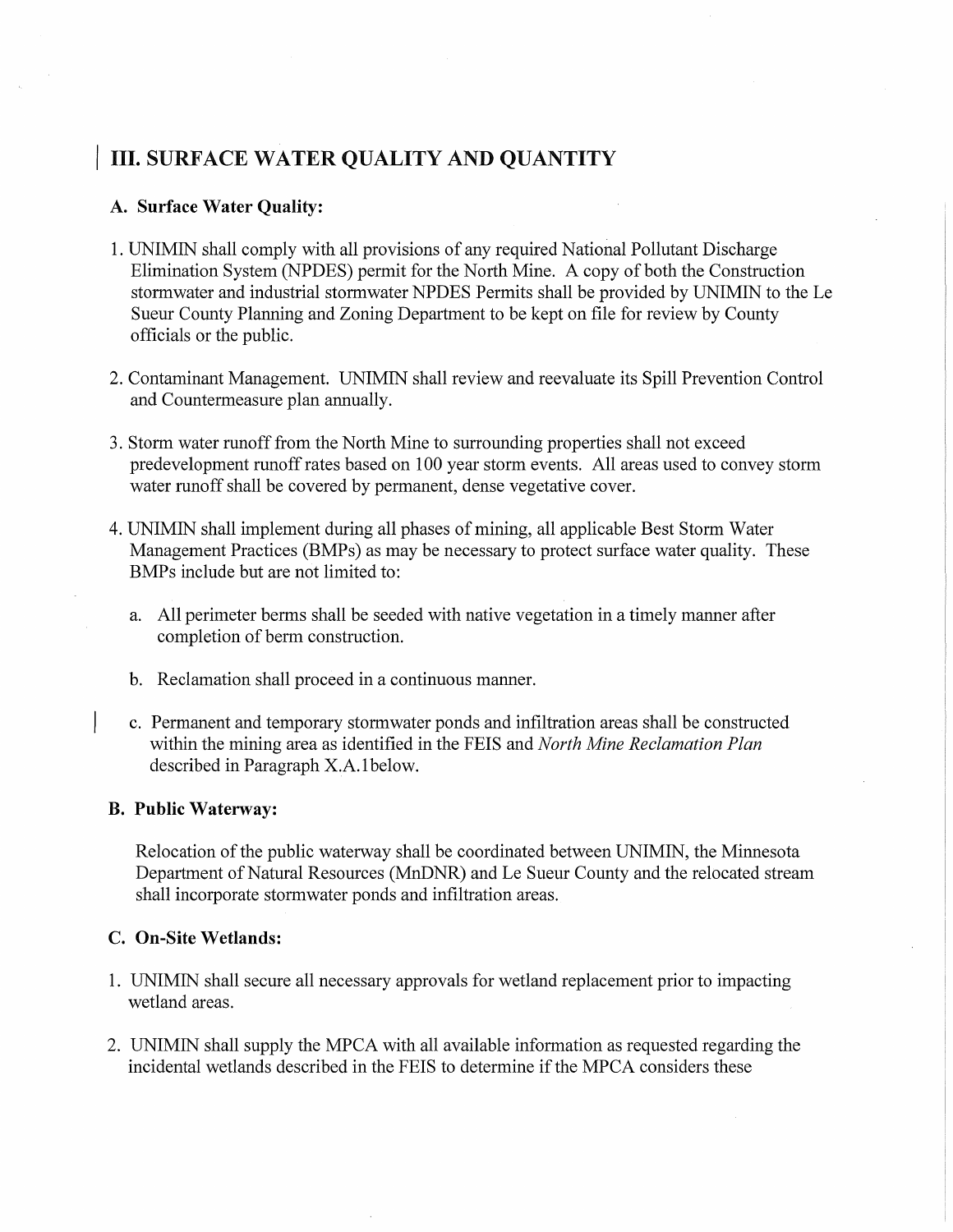jurisdictional wetlands. If the MPCA finds the incidental wetlands to be jurisdictional wetlands as opposed to sedimentation basins, UNIMIN will apply for all necessary permits for wetland replacement of these wetlands as well.

## **D. Off-Site Wetlands:**

1. UNIMIN will submit an Off-site Seep/Wetland Monitoring Plan to the Minnesota Department of Natural Resources (MnDNR) for review and approval. Monitoring of the offsite wetlands must begin before dewatering within Phase 1 commences to establish baseline conditions. This plan will establish monitoring protocol for the off-site wetlands that may be temporarily impacted by groundwater dewatering activities. The plan will also establish appropriate mitigation measures should indirect impacts to these off-site wetlands occur as a result of dewatering activity associated with the mining operation. The approved plan must be submitted to the Le Sueur County Planning and Zoning Department to be kept on file for review by County officials or the public. Upon receipt, the approved Off-site Seep/Wetland Monitoring Plan will be attached to Appendix E of this permit.

## **IV. GROUNDWATER QUALITY AND QUANTITY**

## **A. Ground Water:**

UNIMIN shall secure a MnDNR water appropriations permit( s) for dewatering. UNIMIN shall be in compliance at all times with the conditions or rules of an Appropriation of Waters of the State permit.

- 1. Monitoring Wells:
	- a. UNIMIN shall submit a *Groundwater Monitoring Plan* for the North Mine to Le Sueur County for review and approval prior to commencing mining activities. Review will be performed by a third party consultant at the applicant's expense. This plan will identify the monitoring well network, a schedule for frequency of groundwater monitoring, a parameter list of constituents to be monitored, reporting limits, and a contingency plan in the event of a reporting limit exceedance. The plan will also identify any monitoring wells that will be abandoned as a result of the advancement of mining and identify the phase during which these wells will be abandoned. Upon approval, the *Groundwater Monitoring Plan* will be attached to Appendix F of this permit.
	- b. The *Groundwater Monitoring Plan* will also address potential water quality impacts of dewatering adjacent to the Tellijohn landfill. When the advancement of mining necessitates the removal ofUNIMIN monitoring wells adjacent to the Tellijohn Landfill, monitoring of groundwater dewatering sumps adjacent to the landfill will be required. Upon final reclamation and establishment of a lake adjacent to the Tellijohn Landfill, monitoring of the lake will be required.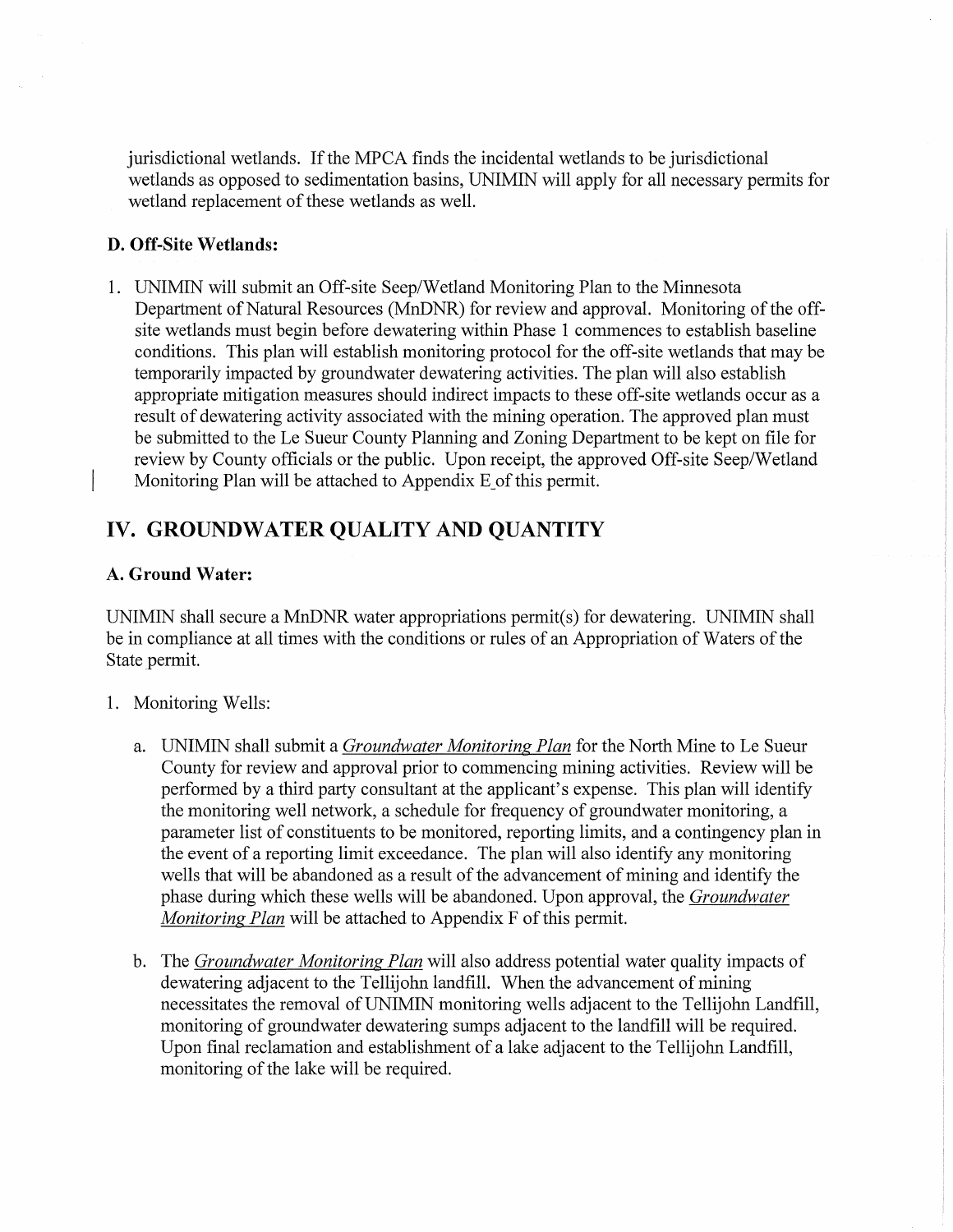- c. Monitoring results shall be submitted annually and presented within the annual report, unless a reporting limit is exceeded. In the event that a reporting limit is exceeded, UNIMIN will notify Le Sueur County within 7 days of obtaining the analytical results.
- d. All costs associated with the groundwater monitoring program are to be paid fully by UNIMIN.
- e. UNIMIN shall be responsible for sealing all monitoring wells upon the completion of mining and reclamation activities in the area.
- 2. Mitigation of Adverse Effects on Water Wells in Dewatering Area..
	- a. The installed and active monitoring wells within the identified groundwater dewatering impact area (See Appendix F) will be used to determine if mine dewatering is having a specific impact on static water levels in domestic drinking water wells. Locations of all monitoring wells shall be clearly marked on a map included in the Groundwater Monitoring Plan.
	- b. Should a domestic water or irrigation well within  $2 \frac{1}{2}$  miles of the mine site or new wells drilled within the same area in Le Sueur County develop problems believed to be a result ofUNIMIN's mining activities, the complainant shall submit details of the problem to UNIMIN. Within twelve (12) hours of receipt of the complaint, UNIMIN shall contact a well contractor who has sufficient credentials (familiar with local geology, familiar with local wells, well drilling and repair expertise, and located in the local proximity) and will advise of the complaint. The well contractor shall advise UNIMIN and the complainant of the timetable for the initial investigative visit. The initial investigative visit by the well contractor shall be paid for by UNIMIN. Should the initial investigative visit determine that UNIMIN's mining activities are the cause of the well problem, UNIMIN shall incur the expenses required to remedy the situation. Costs shall include, but not be limited to, the well investigation by consultants, well repairs, and well construction. UNIMIN shall provide a safe and adequate drinking water supply within 12 hours of notification and until the water supply has been reestablished to the homeowner. Within one week of receiving a well complaint, UNIMIN shall notify the County Planning and Zoning Department that a complaint was received.

Should the complainant desire to engage his/her own well contractor, the expense for that contractor shall be borne by the complainant if the well problem is found not to be resultant from UNIMIN's mining activities. Should the use of two well contractors result in differing opinions as to the cause of the well problem, the Ottawa Well and Mining Issues Committee Members shall by its thorough review of the well contractor information, an interview with the complainant, and an interview with UNIMIN determine ifUNIMIN's mining activities caused the well problem. The determination of the Ottawa Well and Mining Issues Committee shall be rendered within thirty (30) days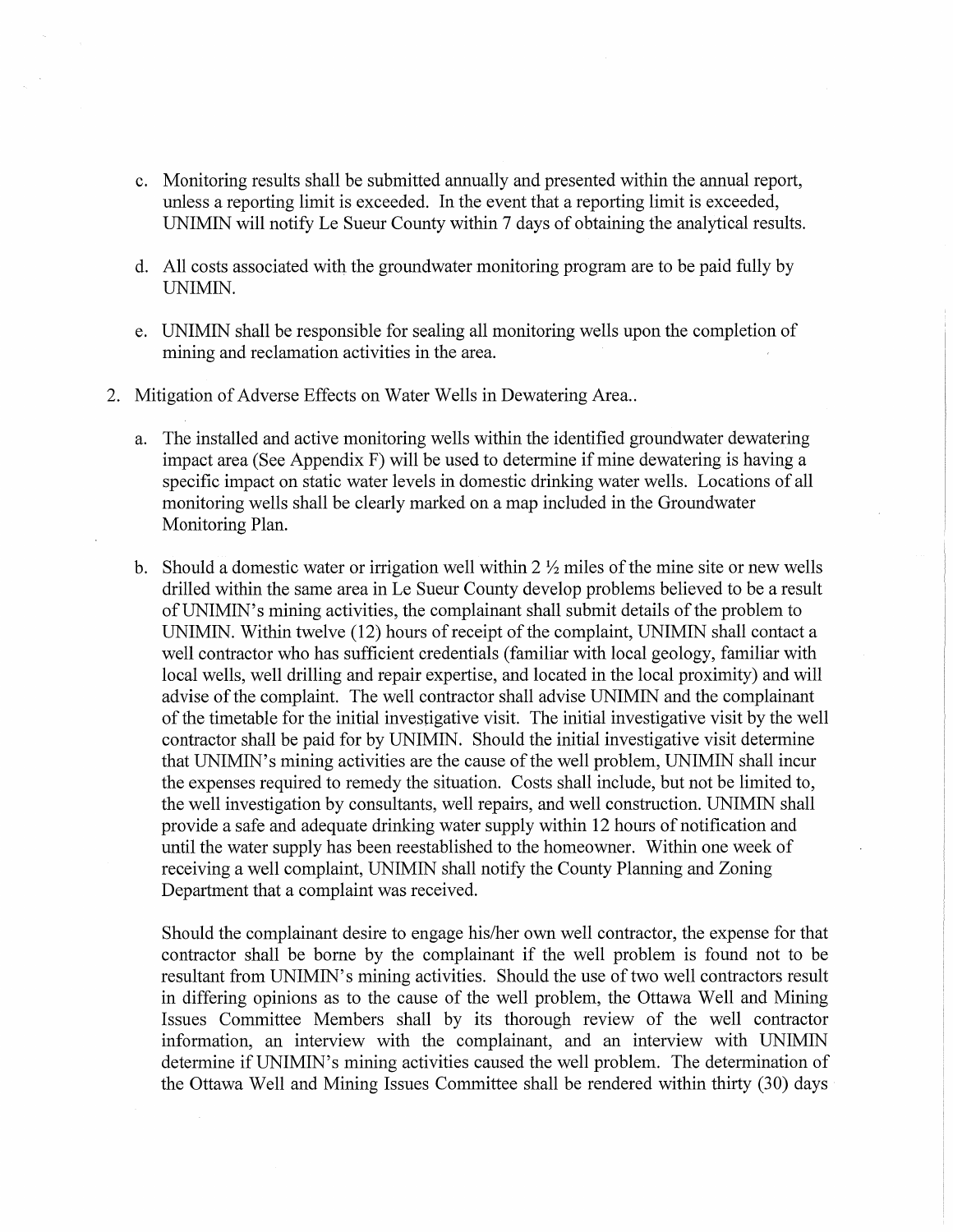of the original complaint. The decision of the Ottawa Well and Mining Issues Committee shall be binding on both parties.

- 3. Any wells on herein permitted area that are or become unused and/or unsealed shall either be put back into service or be sealed by a licensed well contractor, in accordance to Minnesota Rules, Chapter 4725.
- 4. Petroleum or chemical storage tanks.
	- a. No petroleum based or chemical products shall be stored in the quarry itself.
	- b. Fueling or vehicle maintenance stations shall be located on an impervious or paved surface.
	- c. Above ground petroleum tanks shall be equipped with secondary containment structures as approved by the Minnesota Pollution Control Agency (MPCA). An impervious surface shall be provided for parking of any mobile fuel or chemical tanks.
	- d. Below ground petroleum or chemical storage tanks shall be prohibited. Existing below ground storage tanks shall be brought up to current leak detection standards as prescribed by the MPCA.
- 5. All waste oil products shall be properly recycled.
- 6. All minimum setbacks as prescribed by the MPCA and MDH shall be observed between water wells and petroleum or chemical storage tanks or other potential contaminant sources.

## V. **OPERATIONAL NOISE**

## **A. Noise**

- 1. Day-time and night-time noise levels shall not exceed MPCA Noise Pollution Control Rules, Chapter 7010 for residential areas.
	- a. UNIMIN shall submit a *Noise Monitoring Plan* to Le Sueur County Planning and Zoning Department for review and approval prior to commencing mining activity. Review will be performed by a third party consultant at the applicant's expense. The plan must include spot check frequencies and spot check locations. Locations should change as mining progresses and include the Ottawa Cemetery during active mining near the cemetery. If findings of the spot checks indicate a violation, then corrective actions shall be taken. Results must be reported as LI0 and L50 in order to compare with State Standards. Upon approval, the *Noise Monitoring Plan* will be attached to Appendix G of this permit.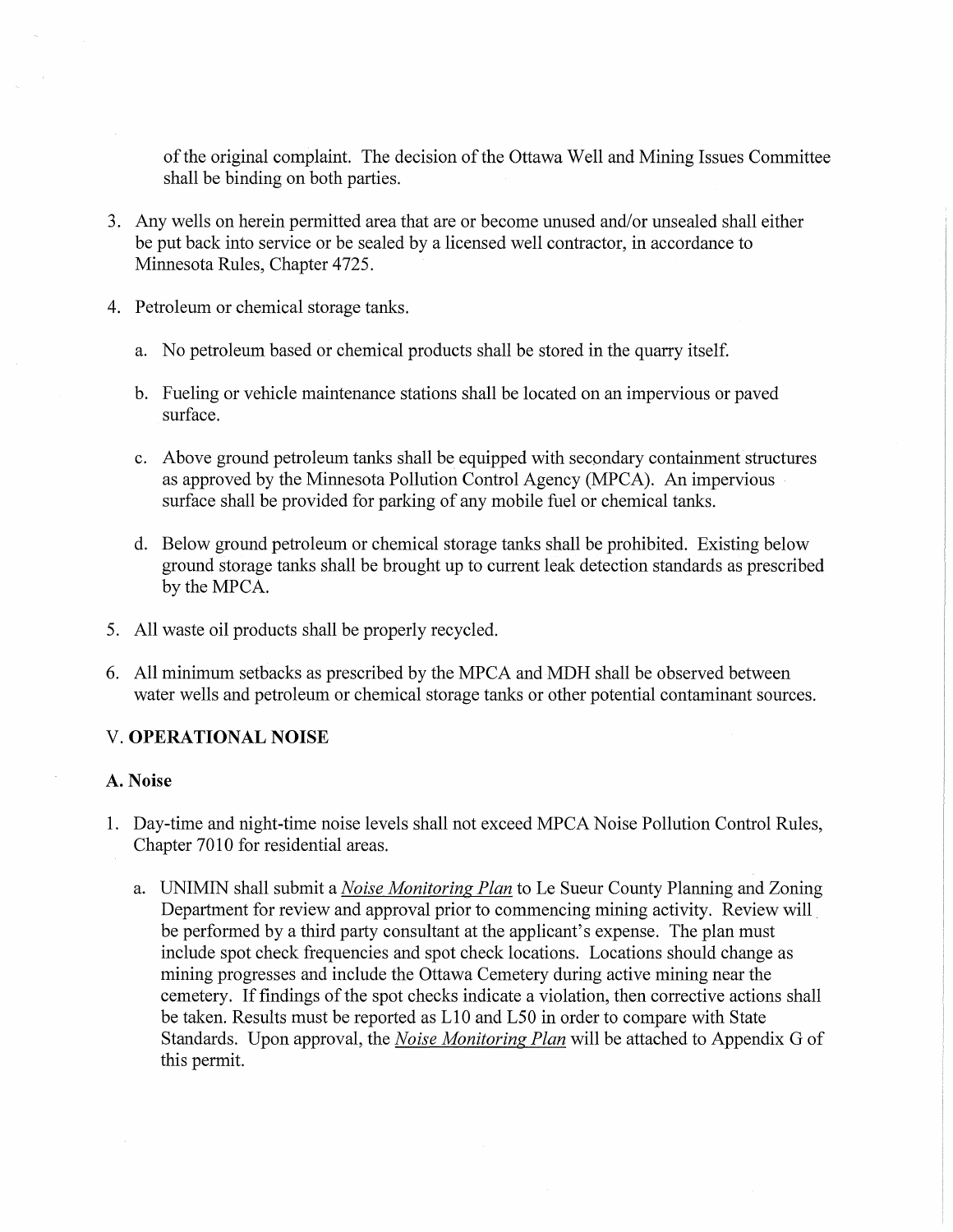- b. If the County receives a complaint regarding noise, the County may request that UNIMIN conduct additional noise monitoring at UNIMIN's expense.
- 2. All mobile production equipment shall meet State and Federal standards. Stationary equipment shall be designed or enclosed so as to meet the State and Federal standards. UNIMIN will exercise its best efforts to control noise to minimum practical levels. Backup horns, bells, strobe lights, and other warning devices shall be adjusted to the minimum level required by law.
- 3. Berm Construction.
	- a. UNIMIN shall submit a *Mine Screening Plan* to Le Sueur County Planning and Zoning Department for review and approval, prior to initial mining activity. This plan shall include berming and tree planting locations as well as a general sequence of implementation. Upon approval, the *Mine Screening Plan* will be attached to Appendix H of this permit.
	- b. UNIMIN shall construct a screening berm of not less than ten (10) feet in height along areas of the North mine where such a berm is necessary to screen the mining activities from public view. Construction of the berm shall precede overburden removal and sand mining activities so as to screen these activities from public view to the extent possible. The berm shall remain in place until mining ceases and final reclamation begins, at which time the berm shall be removed.
	- c. Berm shall be planted with vegetation and maintained to prevent erosion.

## **VI. BLASTING**

### **A. Pre-blast Structural surveys**

- 1. UNIMIN shall conduct pre-blast structural surveys of the approximately fifty residences located within one half mile of the North Mine identified on Figure 5.8.1 in Vol. 1 of the DEIS, for which approval is granted from the property owner, prior to commencing mining operations. Copies of the pre-blast surveys shall be submitted to the Le Sueur County Planning and Zoning Department.
- 2. UNIMIN shall conduct a pre-blast survey of the cemetery prior to commencing mining in Phase 1.
- 3. UNIMIN shall provide an updated pre-blast survey of structures located on the landfill property when blasting approaches within 1,500 feet of the Tellijohn Landfill.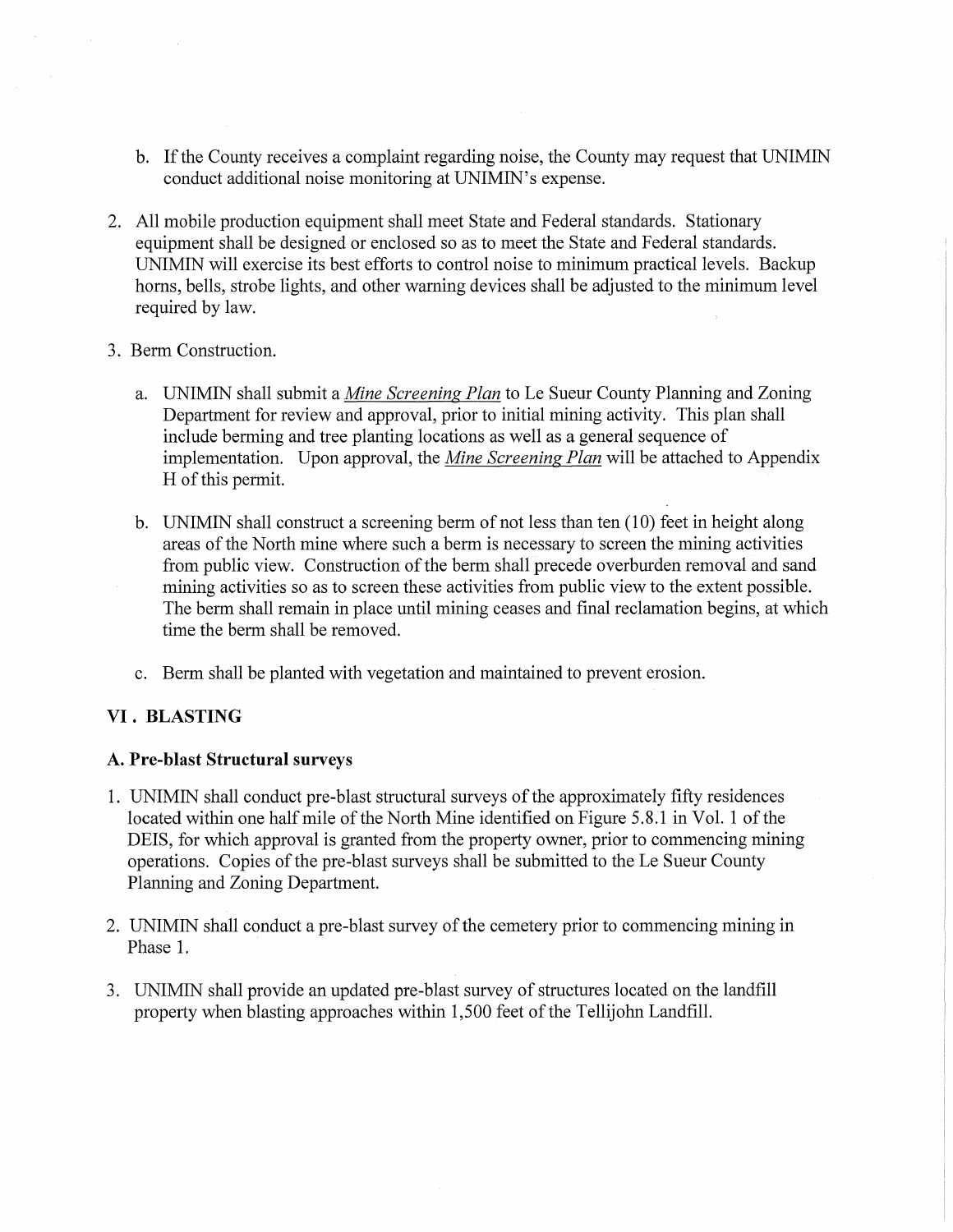### B. Blasting Standards

- 1. No blast peak particle velocity (PPV) of ground motion shall exceed 0.50 inches per second at any existing occupied-residential structure, as measured at the monitoring sites as designated in the approved *Blasting and Monitoring Plan* (Paragraph VI.C.l.below) exclusive of those owned by UNIMIN or those where the owner has reached agreement with UNIMIN waiving the blasting limit.
- 2. No blast peak particle velocity (PPV) of ground motion shall exceed 1.00 inches per second at the Tellijohn Landfill or the Ottawa Cemetery.
- 3. Airblast shall be controlled by following all pertinent guidelines as specified in the U.S. Bureau of Mines 1980 investigation report, *Structural Response and Damage Produced by Airblast From Surface Mining.*
- 4. All blasts must be designed and conducted so as not to cause damage to private or public property. UNIMIN shall be responsible for damages to private or public property caused by blasting at the North Mine as agreed upon:
	- By the parties involved,
	- By arbitration or;
	- By a court of law.
- 5. Any future airblast studies that may be required by the county shall be conducted by an independent blasting consultant of the county's choice. All costs associated with such studies shall be paid by UNIMIN.
- 6. The Le Sueur County Board may change the calculated peak particle velocity requirements herein set forth at any time on giving notice of intent to do so and affording UNIMIN an opportunity to be heard.
- 7. The Le Sueur County Board may promulgate in the exercise of its discretion, reasonable airblast requirements on notice to UNIMIN with an opportunity to be heard.

## c. Seismic Monitoring:

- 1. UNIMIN shall submit a Blasting and Monitoring Plan to Le Sueur County Planning and Zoning Department for review and approval, prior to the commencement of blasting. Review will be performed by a third party consultant at the applicant's expense. Upon approval, the Blasting and Monitoring Plan will be attached to Appendix I of this permit.
- 2. UNIMIN shall utilize a professional blasting consultant to develop the blasting and monitoring plan. This plan will incorporate state-of-the-art in computerized blasting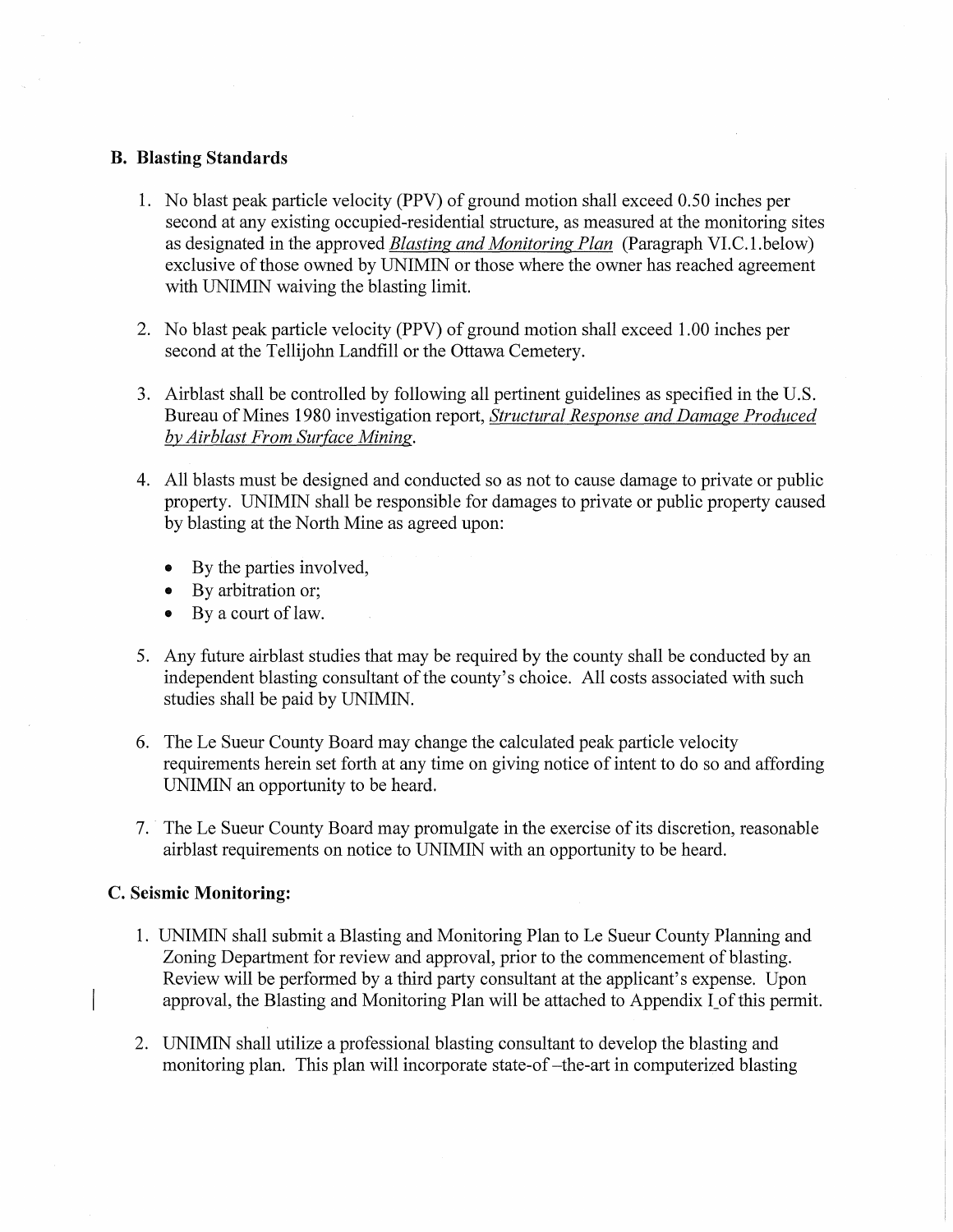seismographs and software programs. The blasting plan shall provide all the necessary seismic data to assure compliance with applicable standards, while also providing usable seismic data to help predict future blast effects on all homes in the area. Data to be collected shall include, but not be limited to: waveform analysis, maximum peak particle velocities, maximum peak frequencies and developing frequency spectrums.

- 3. Seismic data gathered for each blasting event shall be witnessed, reviewed, analyzed for compliance parameters and signed by UNIMIN's licensed blaster. If upon such review, the data indicate a violation, then corrective actions shall be taken such as reducing blasting charge/delay or other measures as deemed necessary to assure vibration compliance at the prescribed boundaries.
- 4. A minimum of four seismographs are to be placed during each blasting event at monitoring locations identified in the blasting and monitoring plan. These locations will change with the progression of mining as identified in the blasting and monitoring plan.
- 5. At least 1 dedicated seismograph monitoring location shall be located adjacent to the Ottawa cemetery throughout Phase 1 mining and whenever blasting is located within 1,500 feet of the cemetery boundary.
- 6. At least one dedicated seismograph monitoring location shall be located adjacent to the Tellijohn Landfill throughout Phase 4 mining, and whenever blasting is located within 1,500 feet of the landfill boundary.
- 7. Additional sites as designated within the permitted area may be required by the county in response to public concerns.
- 8. Detailed blasting records shall be kept by UNIMIN. These records are to locate where each blast is taking place, delay pattern, and the identification, direction and distance to the closest non-UNIMIN owned or permitted structure. Topographic maps shall be used to locate blasts and structures. These blast records are to be made available to the Le Sueur County Planning and Zoning Department upon request.

### **D. Additional Blasting Compliance Measures:**

- 1. No flyrock shall leave UNIMIN property.
- 2. If data indicates an exceedance of the limits set in Section VI.B at any of the monitoring locations included in the Blasting and monitoring plan, UNIMIN shall notify the Le Sueur County Planning and Zoning Department within one week of receiving the results and provide a summary of a review of their blast design procedures and a plan to eliminate future exceedances. Any vibration exceedance at a monitoring location shall also be noted in the annual report.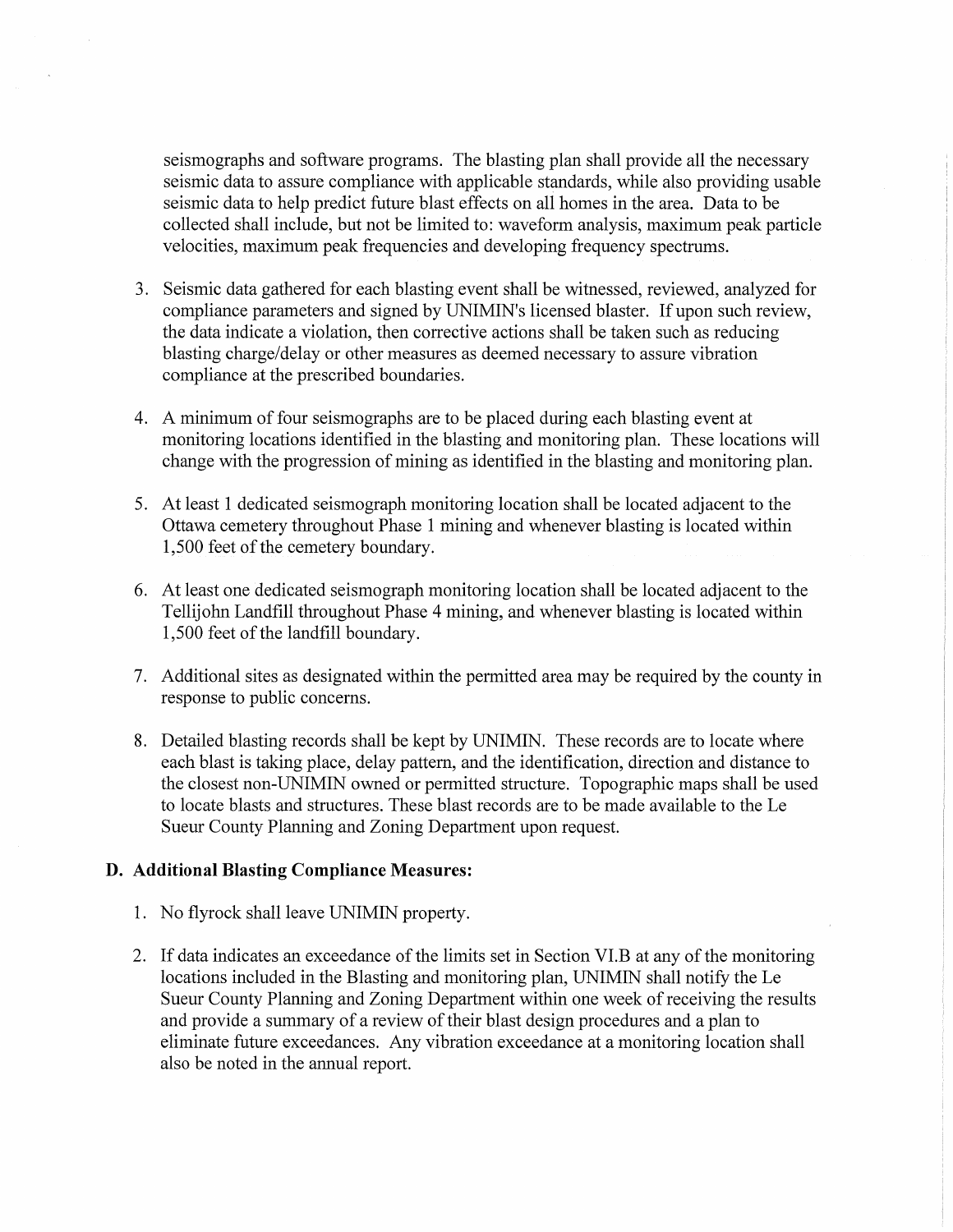- 3. UNIMIN shall notify the county a minimum of 24 hours prior to any blasting event that requires a road closure.
- 4. UNIMIN shall make a reasonable effort to contact the Ottawa Township Clerk by telephone or leaving a message a minimum of 24 hours prior to any blasting event.

## **VII. ARCHEOLOGY**

### **A. Potential Unmarked Historic Graves:**

1. Prior to commencing mining within Phase 2, UNIMIN shall stake the general location of the three alleged historical graves. Prior to conducting stripping operations within this area. UNIMIN must notify the Office of the State Archeologist so that their staff may be present to monitor the initial soil removal. UNIMIN shall conduct excavation in accordance with Minnesota's Private Cemeteries Act Minn Statute §307.0S.

## **VIII. PUBLIC INFASTRUCTURE**

## **A. Road Realignment;**

- 1. All Township road realignments or reconfigurations shall be designed in conformance to then current MnDOT standards for the design or roadways, curve configuration, signage, safety and all other MnDOT design requirements. UNIMIN shall have a registered civil engineer review the plans for conformance to said current MnDOT design standards, certify to same, and submit certification letter to the County and the Township.
- 2. Within thirty (30) days of the opening of each road segment, UNIMIN shall have a registered civil engineer certify that the construction as completed meets the current MnDOT design standards discussed in Paragraph VIII.A.1. UNIMIN shall submit the signed certification to the County and the Township.
- 3. UNIMIN must meet the conditions of the Memorandum of Understanding related to County road relocations included as Appendix J.

## **IX. AIR QUALITY**

### **A. Air Emissions Permit:**

1. A Total Facility Operating Permit for operations located within the North Mine permit area shall be secured from the MPCA and all sources of air emissions identified in the permit shall be monitored to assure compliance to the conditions of the permit.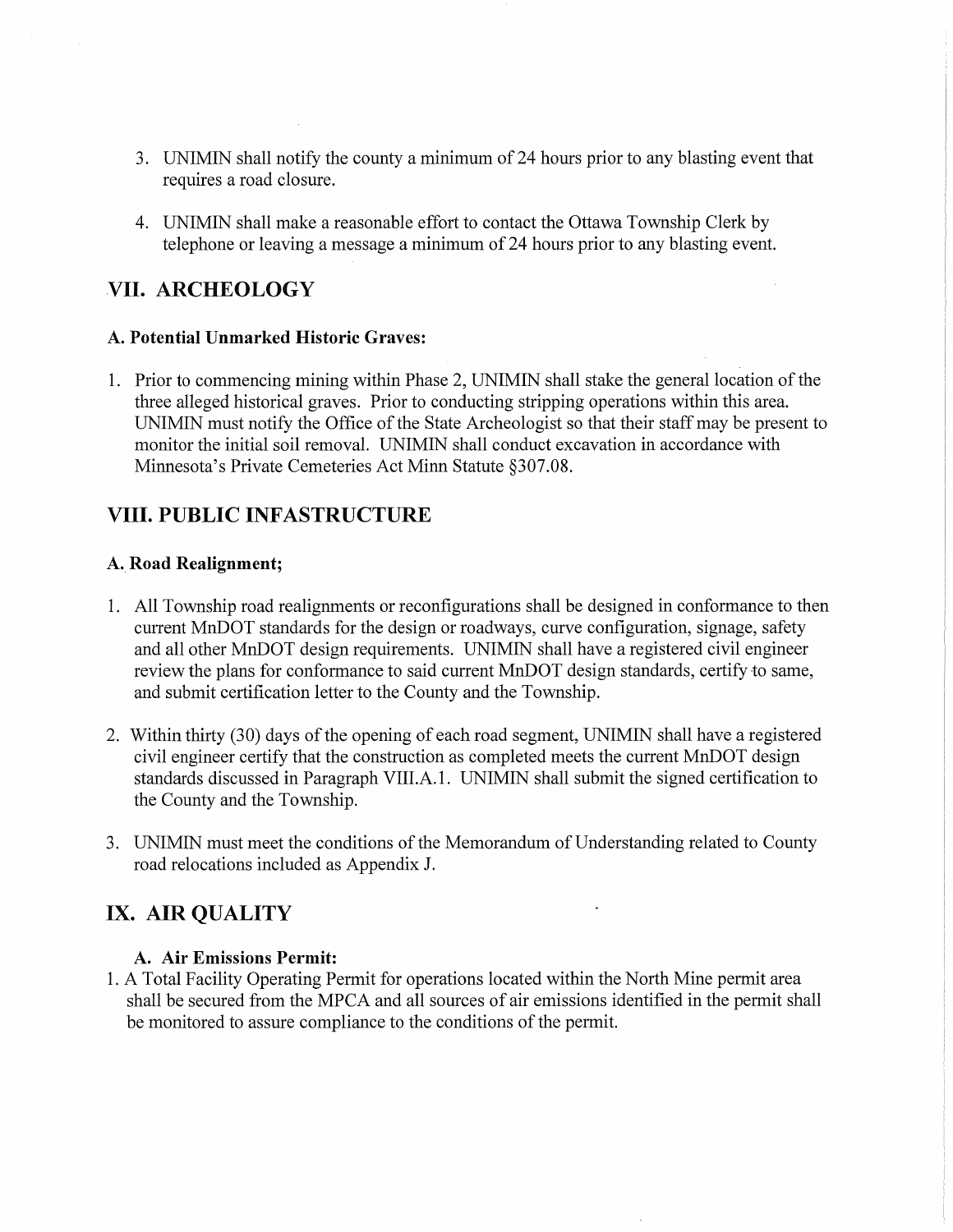2. UNIMIN shall conduct semi-annual respirable dust monitoring at two or more locations along the northwestern boundaries of the active phase of mining within the North Mine Permit Area. Results of such monitoring shall be presented in the Annual Report.

## **B. Dust Control:**

- 1. UNIMIN shall maintain any existing trees in the undeveloped buffer areas within the North Mine Permit Area.
- 2. UNIMIN shall plant additional vegetative cover within the buffer zones as may be required.
- 3. In any exposed areas outside of the quarry that have not been covered by permanent vegetation UNIMIN shall water these exposed areas within the permitted area during those periods when weather conditions are generating fugitive dust.
- 4. Haul roads within UNIMIN North Mine Permit Area boundaries shall be sprayed with water or other permitted dust suppressants as needed to control fugitive dust.
- 5. UNIMIN will provide dust control by application of magnesium chloride or other approved dust suppressant, as necessary for unpaved township roads if these roads are being used by truck traffic originating from and as a result of the mining operations within the project site.

## x. **RECLAMATION**

## **A. Reclamation Plan:**

- 1. UNIMIN shall submit a revised North Mine Reclamation Plan to Le Sueur County Planning and Zoning Department for review and approval within 3 months of receiving permit. Upon approval, the North Mine Reclamation Plan will be attached to Appendix K of this permit.
- 2. The North Mine Reclamation Plan shall be consistent with the Reclamation Plan submitted in the Response to Comments portion of the FEIS, and must be revised to include the following:
	- a. 300 foot easement over relocated stream.
	- b. Management Section for controlling noxious weeds and monitoring for the successful establishment of vegetation and replacement planting criteria.
- 3. As a component of the Reclamation Plan, UNIMIN shall prepare a water balance for the end use lake including overburden placement and submit to the MnDNR for review, prior to commencing mining in Phase 3.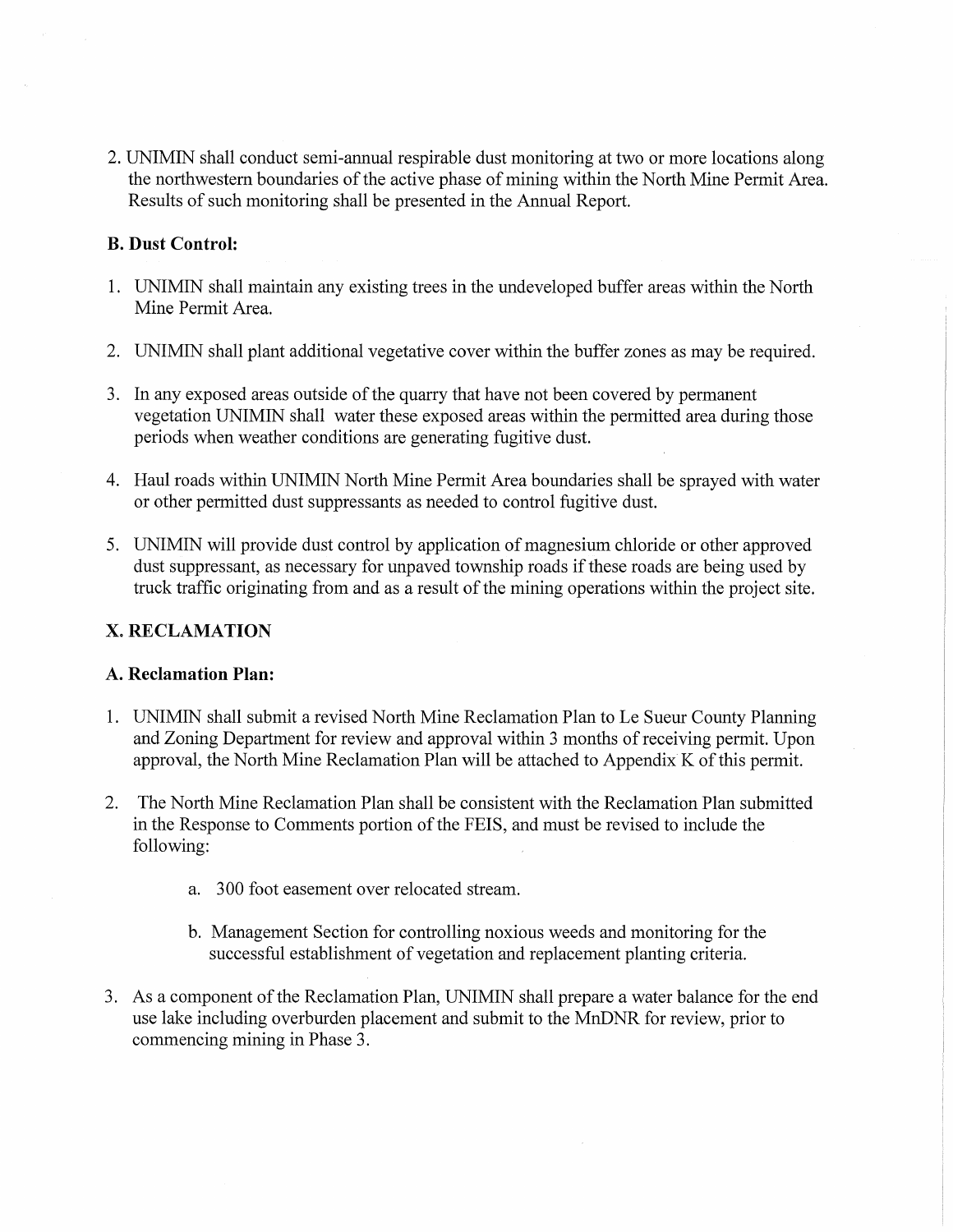4. UNIMIN shall provide a Pedestrian Trail and Park Plan to MNDNR for review and Le Sueur County Parks Department for review and approval prior to commencing mining activity in Phase 1.

#### **B. Reclamation Standards:**

- 1. Reclamation shall be conducted in the general sequence and manner as described in the North Mine FEIS, Section 3.0 volume 1, and the approved North Mine Reclamation Plan discussed in Paragraph X.A.1 above.
- 2. Reclamation shall be on-going with back filling of areas and establishment of vegetation proceeding as soon as practical after a mining area has been completed.
- 3. Reclamation shall utilize native vegetative species for the purposes of wildlife habitat.
- 4. Any revision in content of the above referenced reclamation plans will require UNIMIN to submit the proposed revisions to the plan to Le Sueur County Planning and Zoning and receive approval from the Le Sueur County Board prior to implementation of the revised plan.
- 5. UNIMIN shall report all herein permitted area reclamation activities in the Annual Report.

## **I. LIGHTING**

Prior to installing any new or temporary outdoor lighting, other than emergency lighting, UNIMIN shall submit an outdoor lighting plan to the Le Sueur County Zoning office to assure compliance with Le Sueur County Zoning Ordinance Section 19.

## **XII. INSPECTIONS**

The premises and operations shall be available for inspections by the authorized County inspectors, as specified by the County Board within normal company working hours. Inspectors shall obtain proper safety equipment from management upon arrival in compliance with the applicable State and Federal laws and regulations.

## **XIII. BONDING**

With the Annual Report, Unimin shall present a proposed bond amount for reclamation of the site based on the prior year's activity to the County Board for review and approval. Within 2 months following Board approval, Unimin shall present to the County Auditor a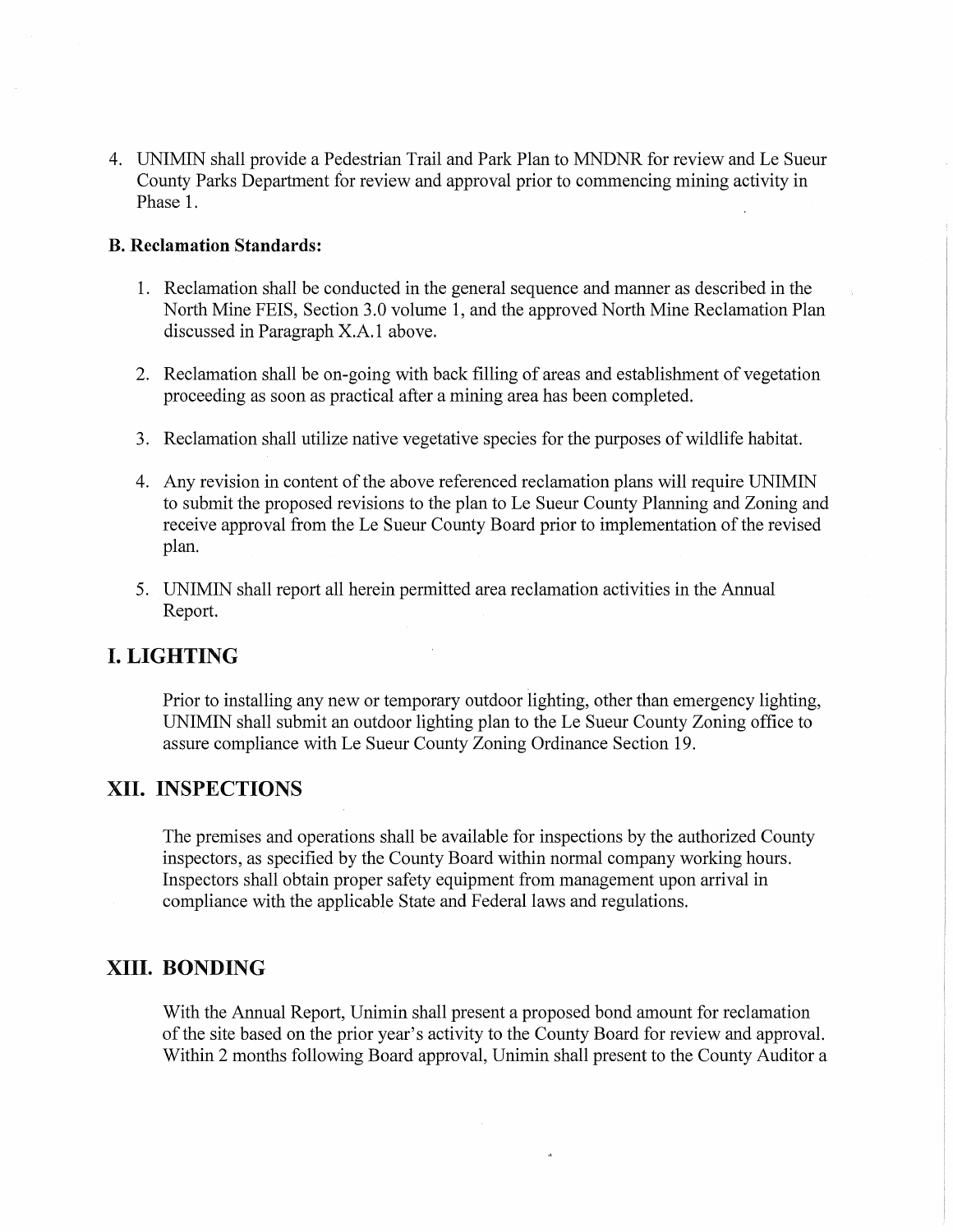certificate evidencing the bond in the approved amount and the fact that the premium thereon has been paid.

 $\sim$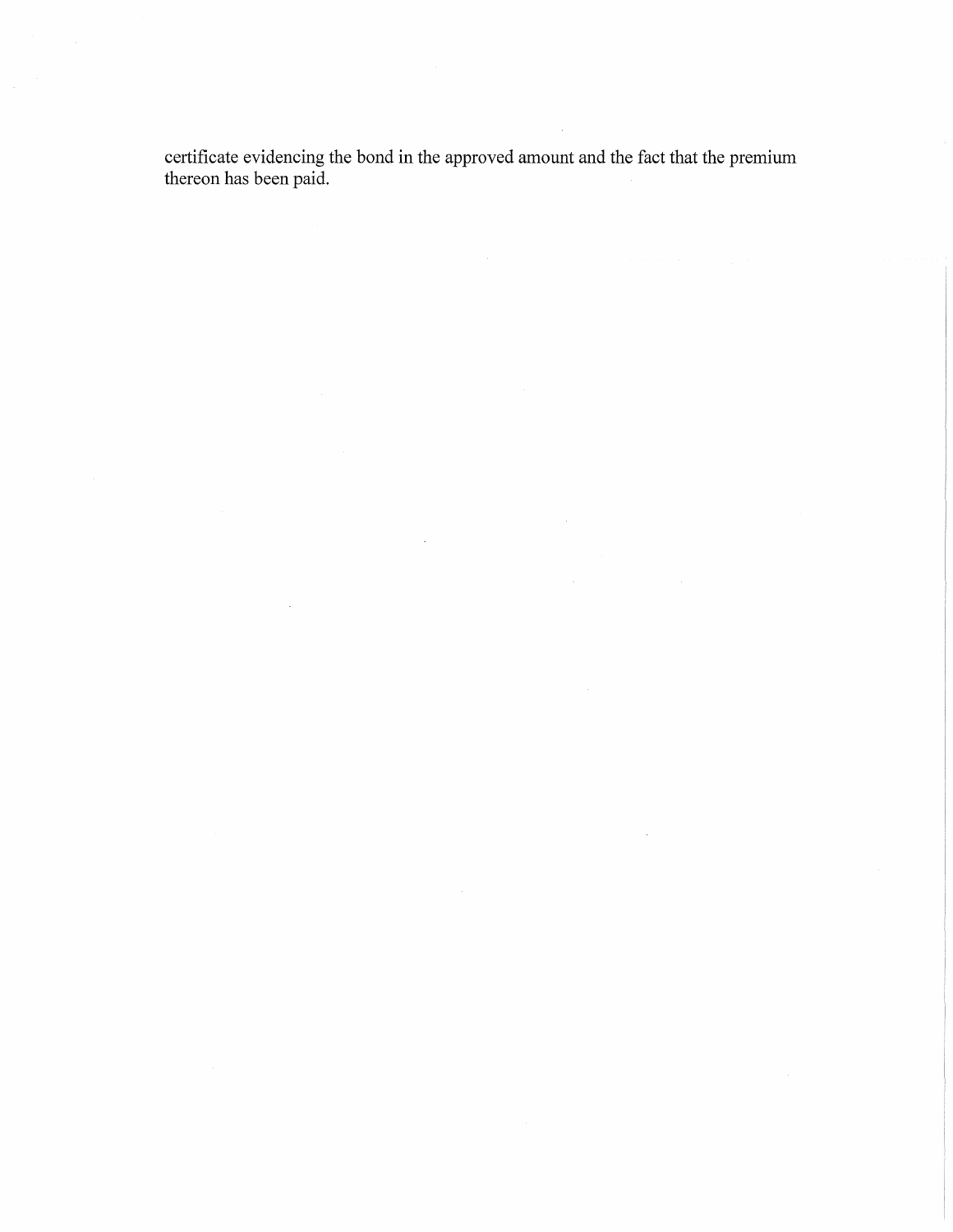# **APPENDIX A** LEGAL DESCRIPTION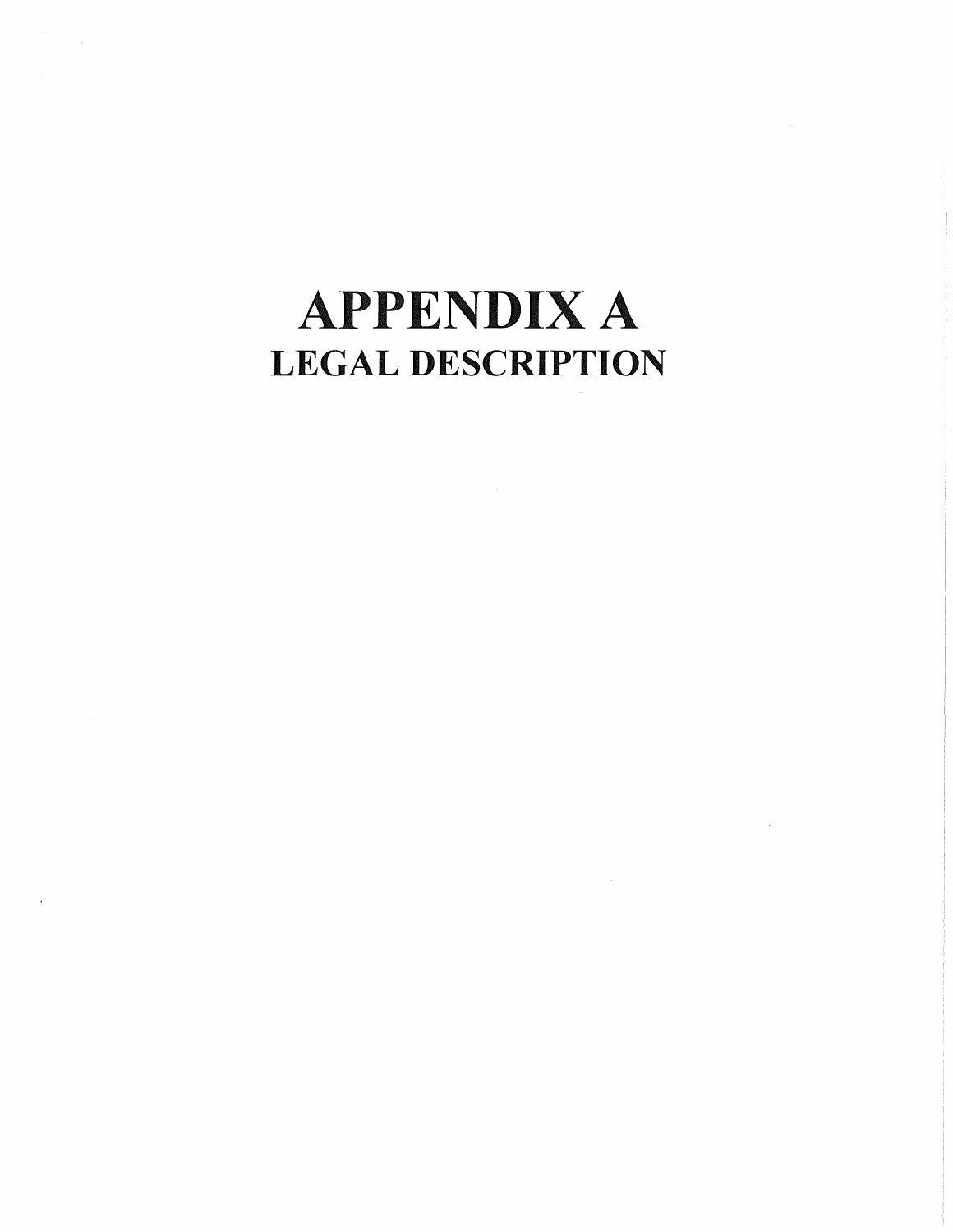## APPENDIX B PERMIT TABLE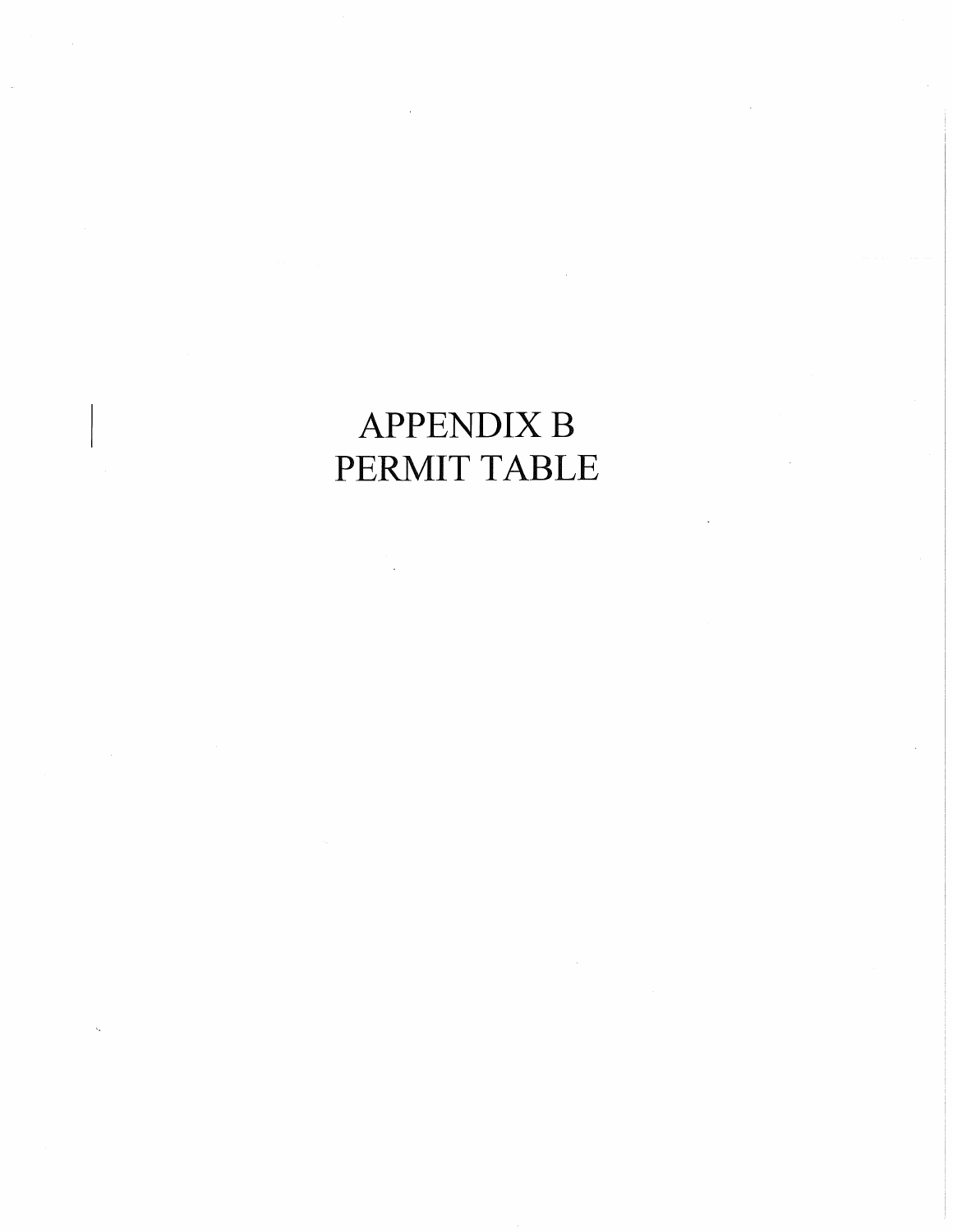## **APPENDIX C** PARAMETERS FOR ANNUAL REPORT FOR THE HEREIN PERMITTED AREA (NORTH MINE)

At a minimum, the following topics shall be addressed in an annual report to the county board. Additional topics may be addressed at the request of the county, or UNIMIN. The report shall include any maps or diagrams deemed necessary by the committee. The report shall be complied in an orderly fashion with individual copies presented to the county board, and the planning and zoning administrator. UNIMIN may combine the annual report information for the Hayes Mine and the North Mine if final mining and reclamation activities in the Hayes Mine overlap with the onset of mining in the North Mine.

1. Conditional Use Permit Compliance

Summary and discussion of permit compliance in past year.

2. Water Related Issues

All monitoring well data gathered addressing quantity and quality of the ground water and surface water.

- .. Discussion of results on all water quantity and quality data gathered from monitoring wells. Data shall be plotted in such a manner to demonstrate monthly results on a yearly basis and from year to year to illustrate historical trends.
- .. Discussion of the NPDES permit allowing discharge to Minnesota River. Data shall be plotted on a yearly basis demonstrating all parameters allowed by permit.
- .. Discussion on other water quantity and quality issues that may have occurred in the past year. Discussion to include, but not restricted to: a.) summary of monitoring results including any detections above reportable limits. b.) any calls or letters to UNIMIN or the county from adjacent citizens regarding water quality or quantity, c.) any reports generated by UNIMIN or independent consultants addressing water related issues, d.) any complaints received by UNIMIN or the county, and e.) what remedial action taken (if needed) or recommendations to the county board.
- 3. Blasting Related Issues

All monitoring data collected addressing blasting activities.

Tabulation of all seismograph monitoring from the past year.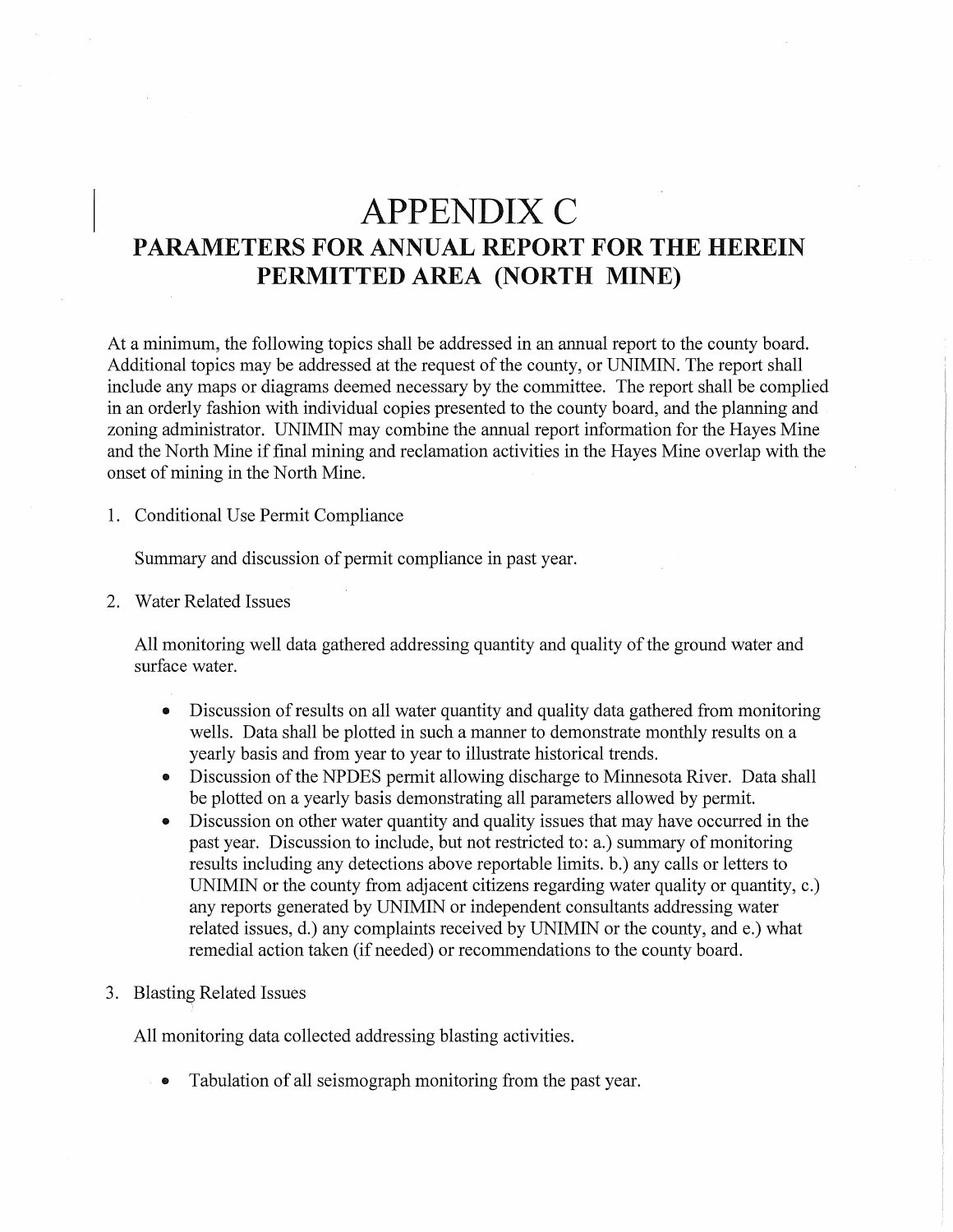- Interpretation and discussion of yearly seismic data. Discussion to include details of any anomalies in the blasting record, and how the current year of blasting data compares to the prior year.
- Location of receptor sites and type of equipment being used to monitor.
- Discussion of any dust survey conducted or dust related complaints received by UNIMIN or county.
- Discussion on other blasting issues that may have occurred in the past year. Discussion to include, but not restricted to: a.) any calls or letters to UNIMIN or the county, b.) any reports generated by UNIMIN or independent consultants addressing blasting related issues, c.) any complaints received by UNIMIN or the county, d.) summary and interpretation of assessment of structural condition of historic structures within Ottawa area, and e.) what remedial action taken (if needed) or recommendations to the county board.
- Structural surveys conducted in the Ottawa area by the independent consultant or other related activities authorized by the county.
- 4. Noise related Issues
	- Summary of spot noise monitoring checks
	- Results reported as L10 and L50 in a table with MPCA Noise standards
- 5. Reclamation

Due to the nature of mining contiguous parcels of land in the Ottawa area, discussion of reclamation should include activities taken by UNIMIN to reclaim all existing mined areas.

- Summary and discussion of restoration activities in North Mine area.
- Discussion of areas where contour restoration is complete.
- Discussion of areas where surface restoration is complete.
- Maps or graphic displays illustrating locations of past and current reclamation activities.
- 5. Expectations for the Upcoming Year

A projection of mining advancement and reclamation for the coming year.

- Areas to be stripped, mined and reclaimed.
- Maps or graphic displays illustrating locations of active or projected stripping, stockpiling, mining and reclamation activities.
- Changes in rail or truck transportation patterns.
- General comments on market conditions, summary of volume of product shipped.
- Employment status.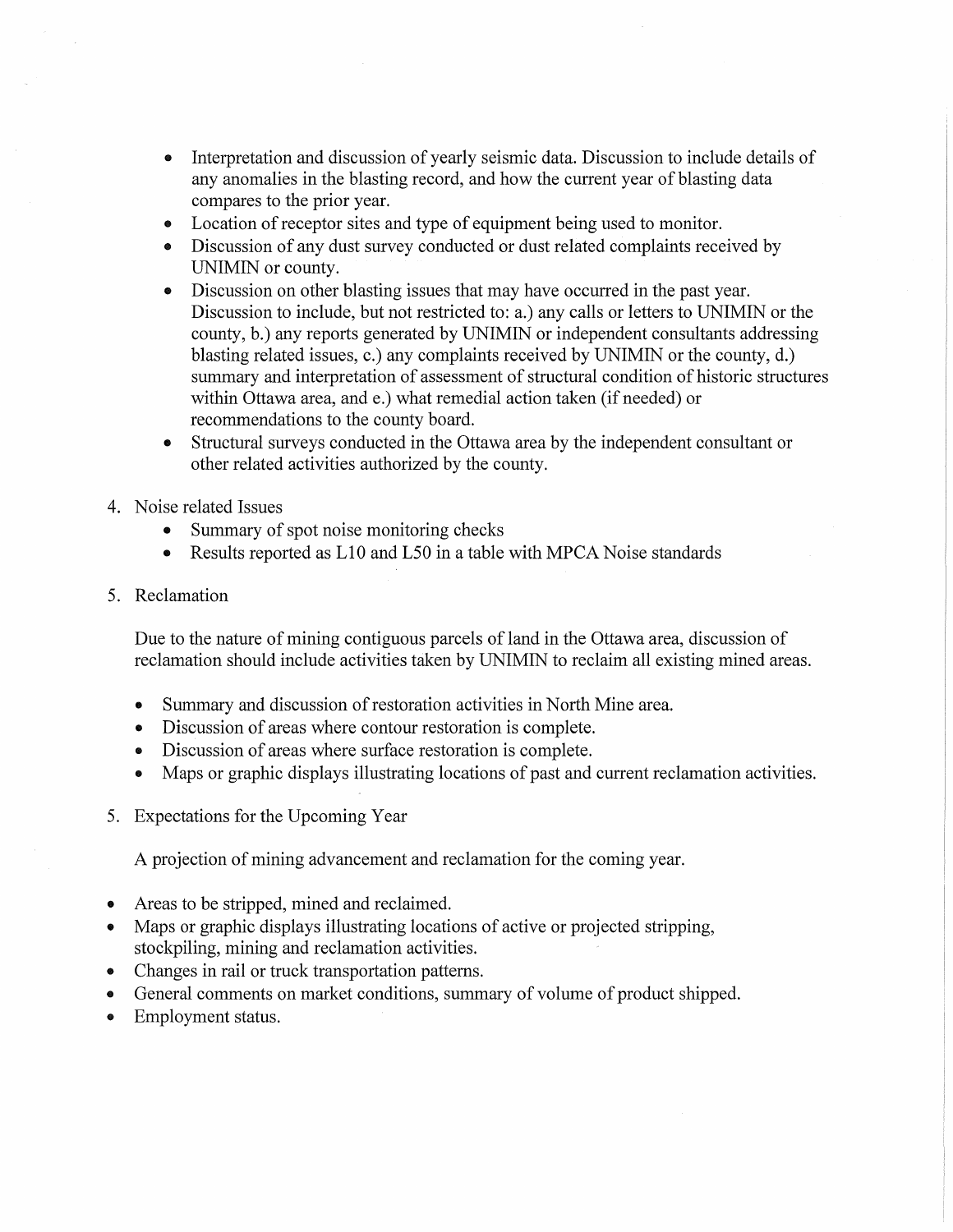6. Complaints and Resolutions

Summary and discussion of all citizen complaints, including the subject of the complaint and action taken to address complaint. All complaints must be dated when received and date of actions taken. Discuss if complaint was resolved.

- .. Water
- Air quality
- Noise and Vibration
- Other
- 7. Modifications to monitoring plans

Any modifications to monitoring plans required as a condition of this CUP, shall be discussed in the annual report.

8. Bonding Requirements

Discussion of yearly bonding to cover complete restoration of UNIMIN mining activities at Ottawa.

9. Other Topics

Examples may include, but be limited to: other events that may affect mining operations or citizen relations, or other topics that may be deemed necessary by the Le Sueur County Board of Commissioners or Planning and Zoning Commission.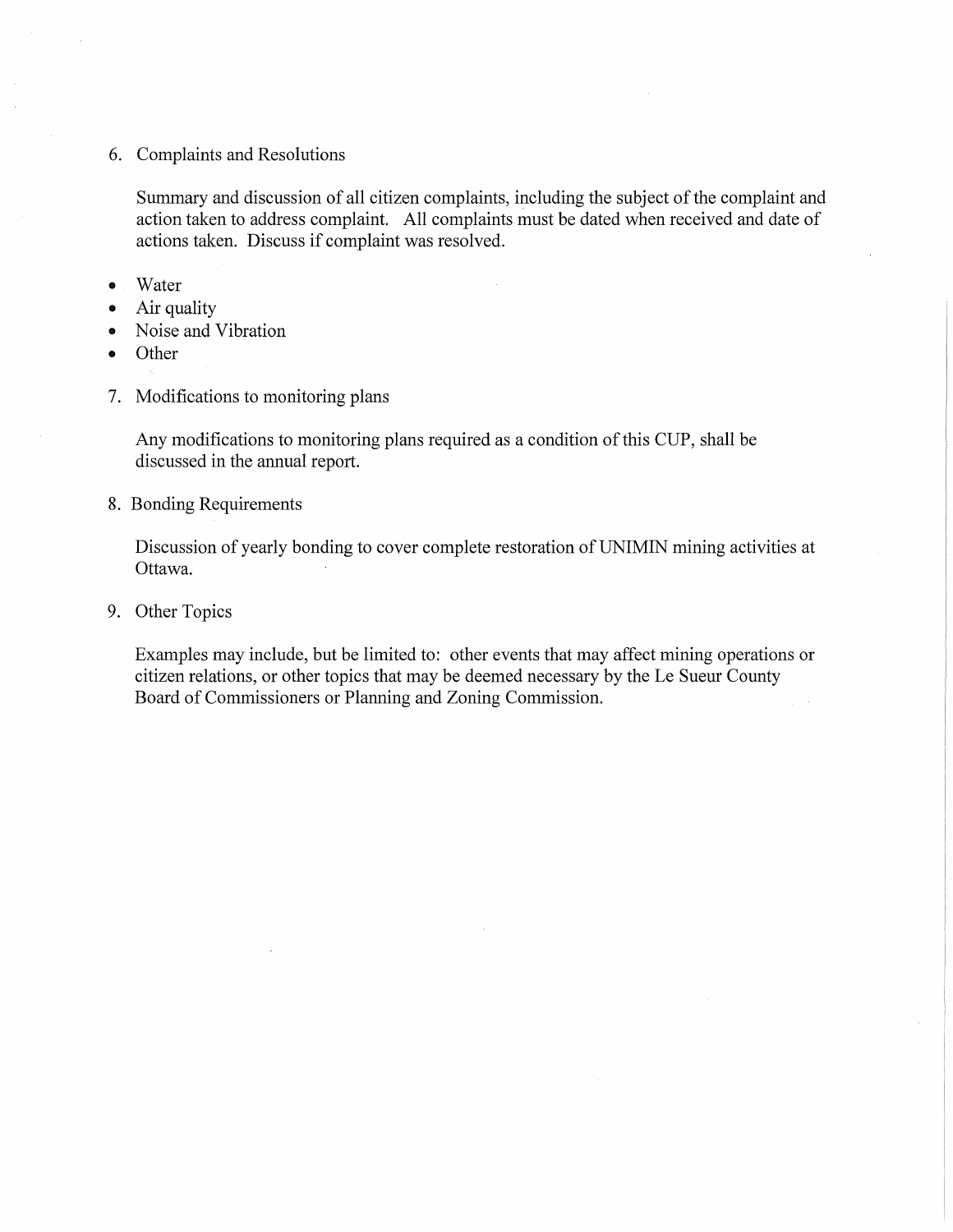## **APPENDIX D** OTTAWA WELL AND MINING ISSUES COMMITTEE

Following is a list of people recommended to be included on the Proposed Ottawa Well and Mining Issues Committee:

- ❖ County Commissioner
- .:. Ottawa Township Official
- .:. Citizens of the Ottawa Area
- .:. Le Sueur County Historical Society Member
- ❖ Le Sueur County Planning and Zoning Administrator
- .:. Unimin Representative

Other: Experts or consultants on an as needed basis as determined by the committee.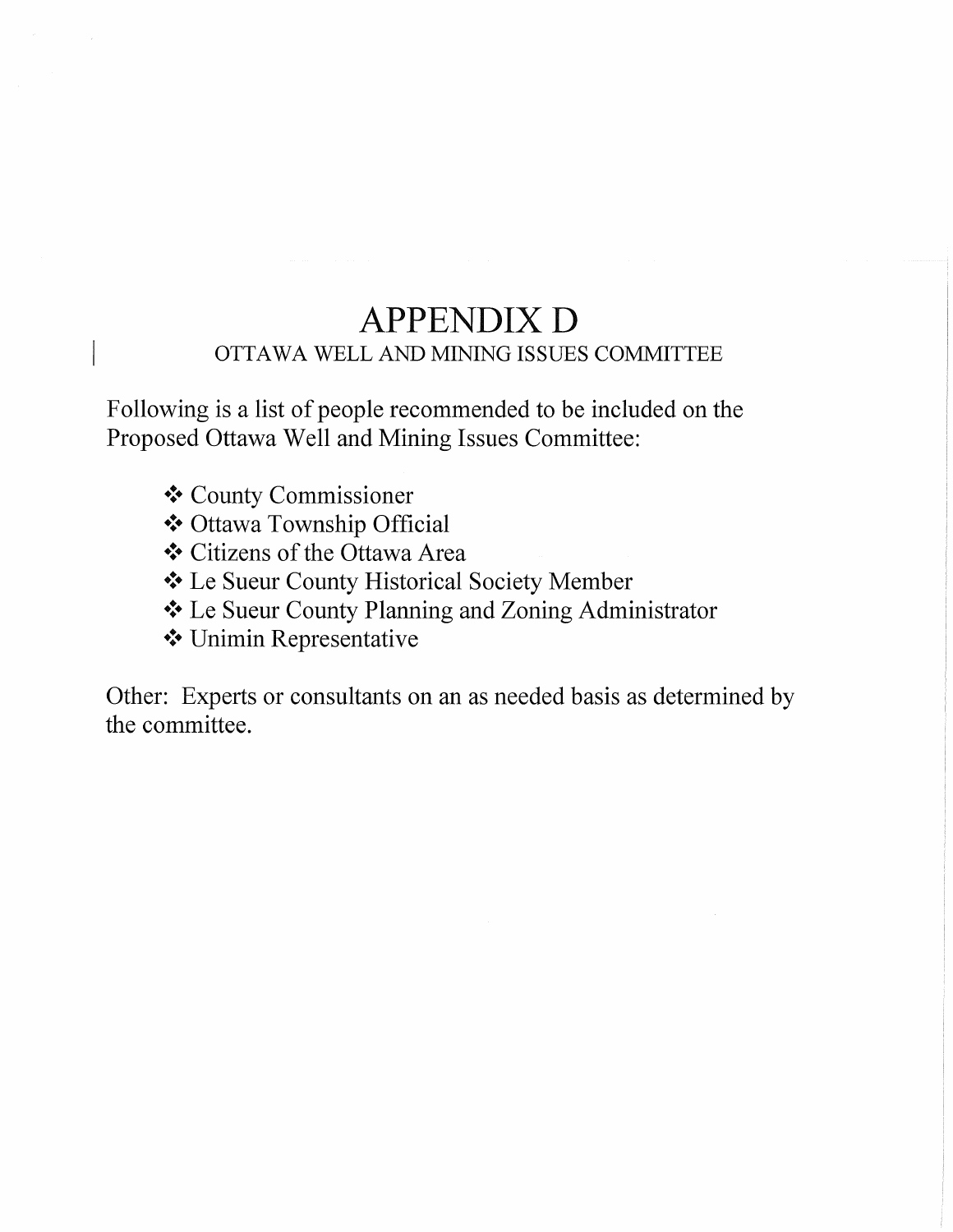## APPENDIX E OFF-SITE SEEP/WETLAND MONITORING PLAN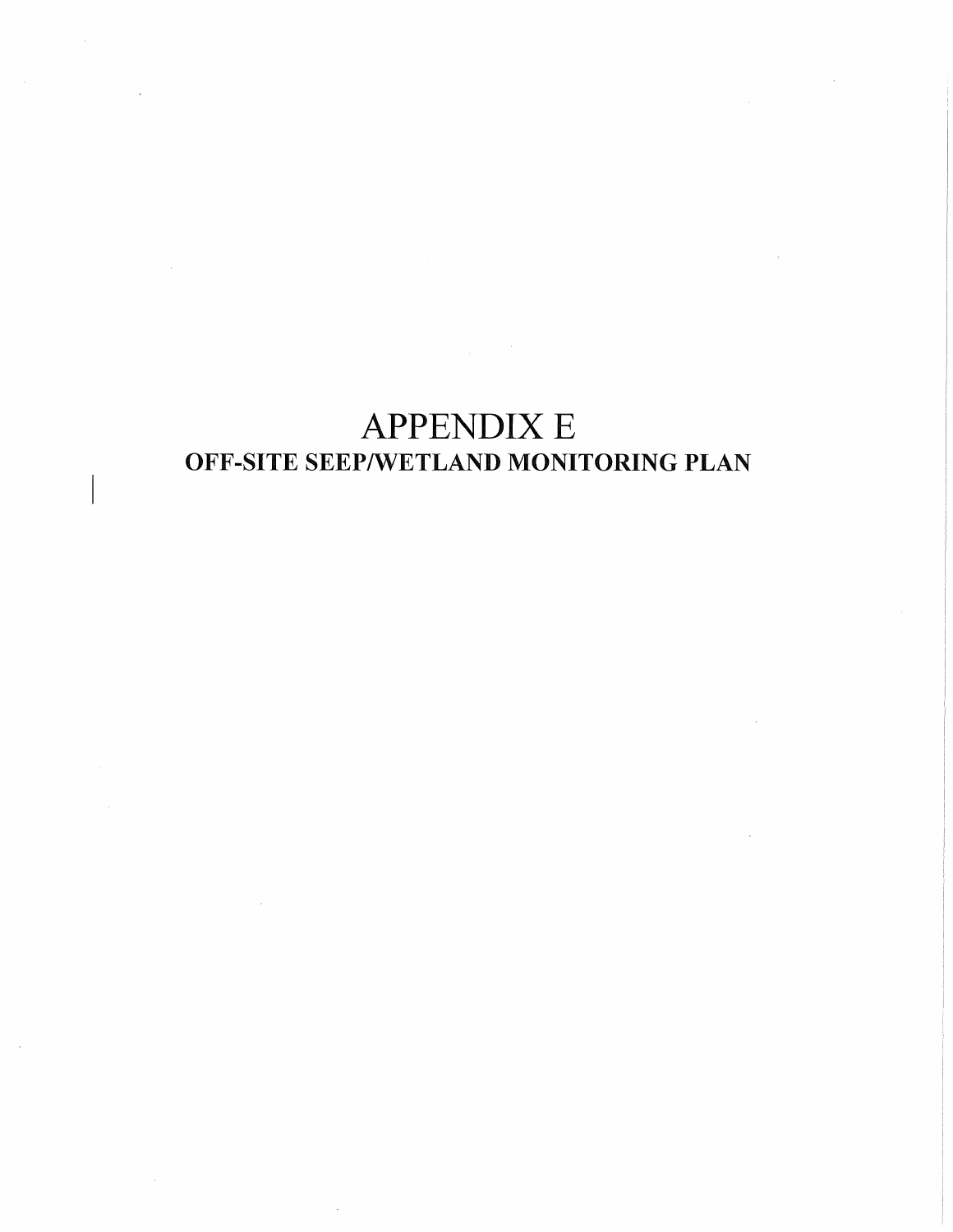# **APPENDIX F:** GROUNDWATER MONITORING PLAN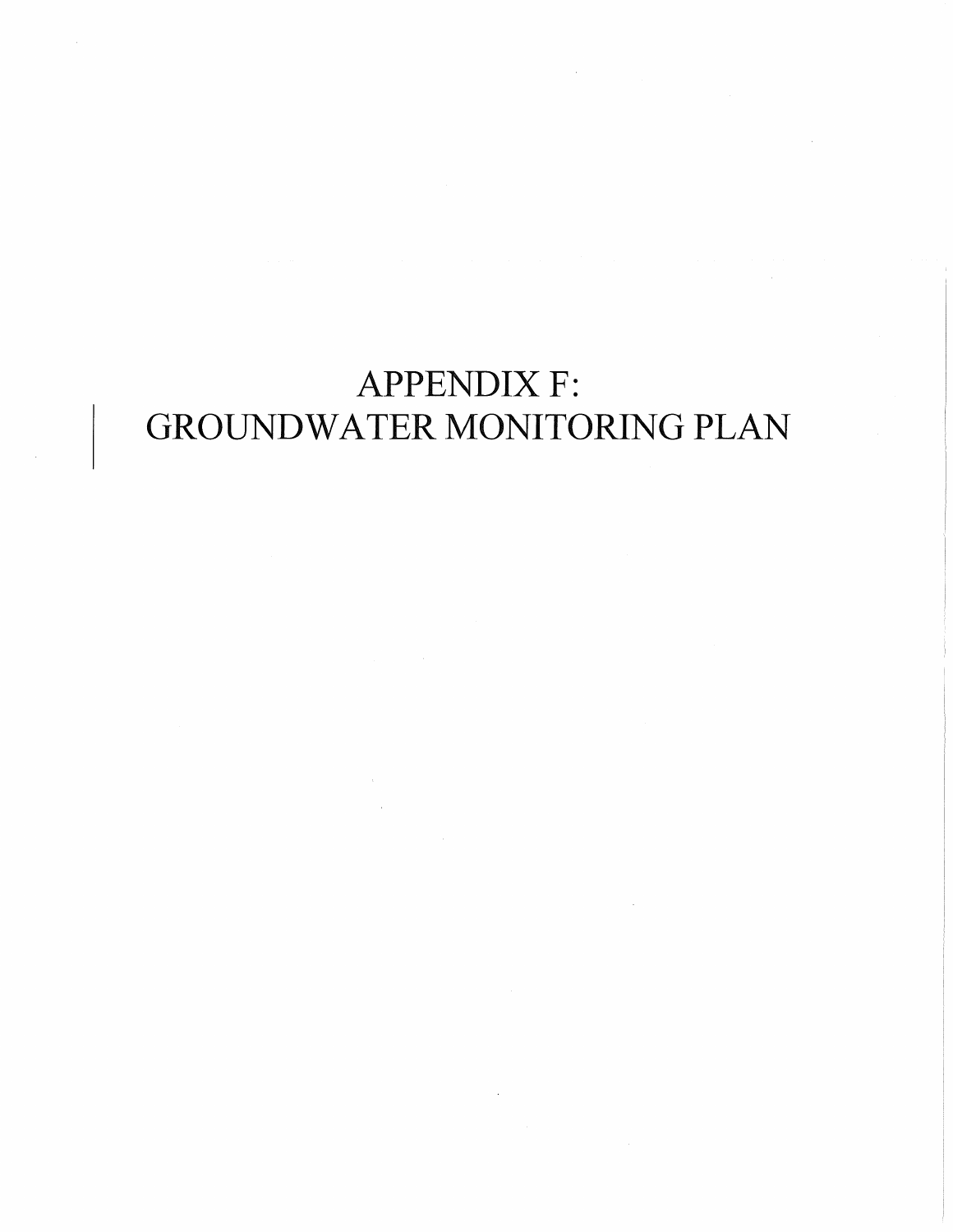## APPENDIX G: NOISE MONITORING PLAN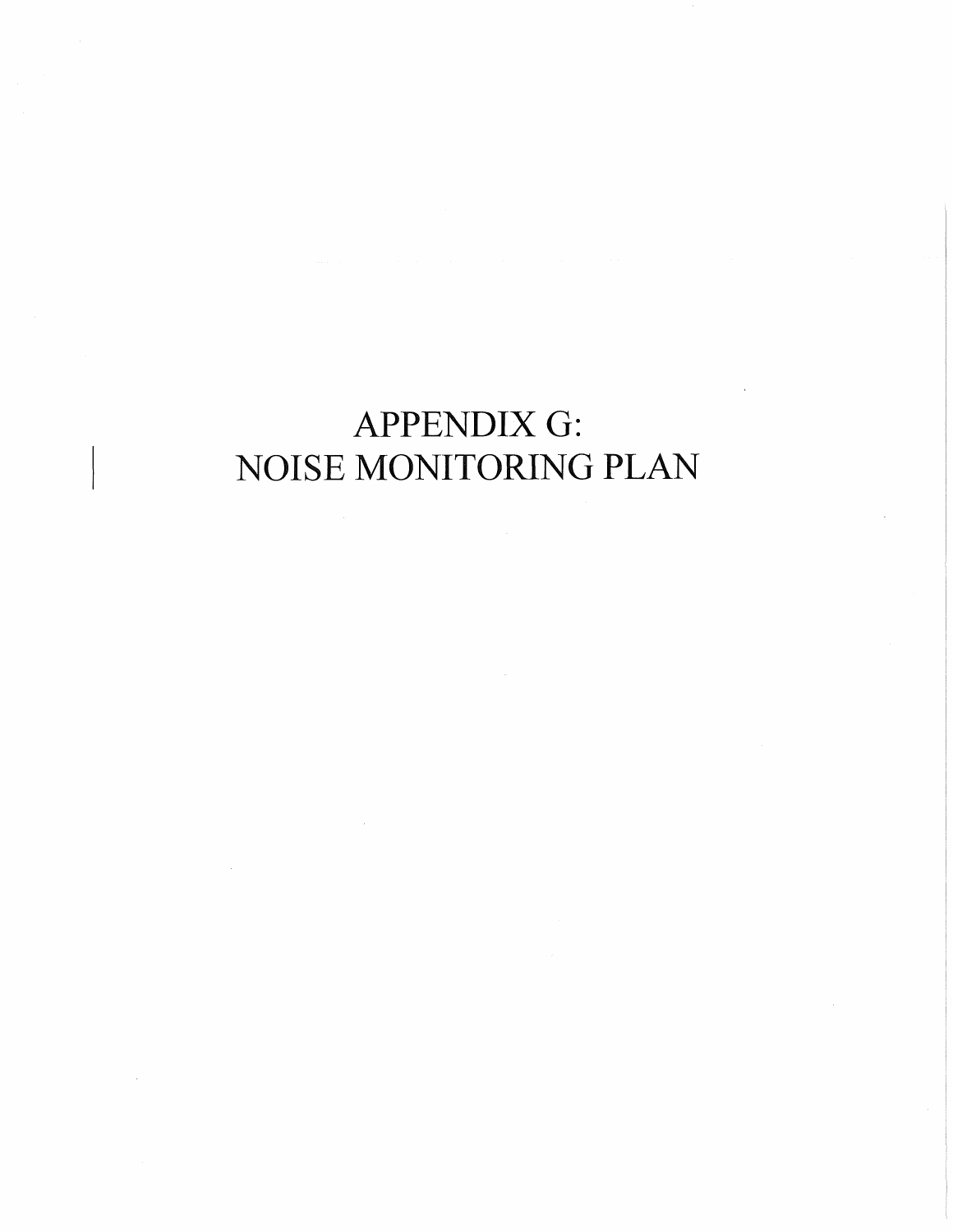## APPENDIX H: MINE SCREENING PLAN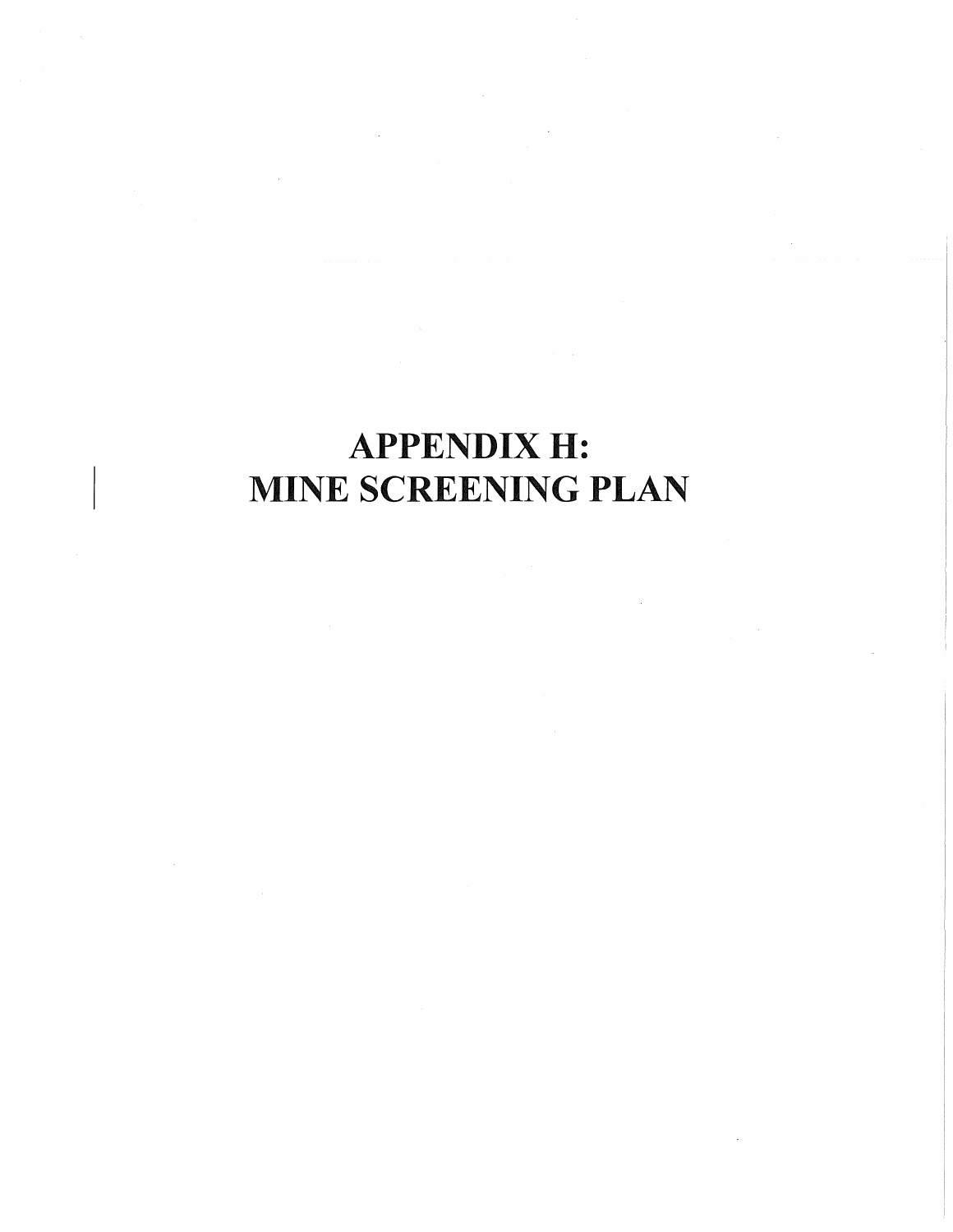# APPENDIX I: BLASTING & MONITORING PLAN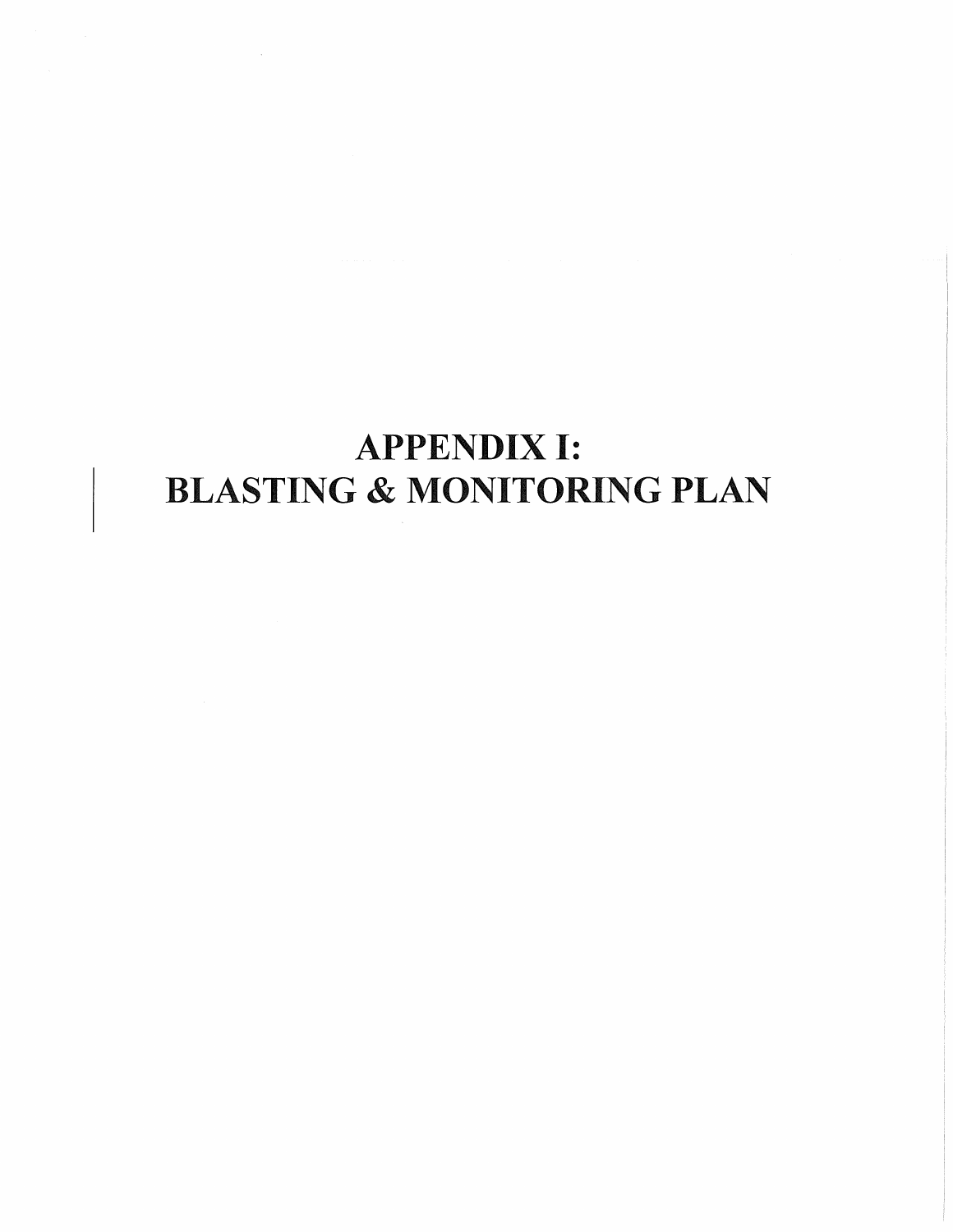## APPENDIX J: **MOU**